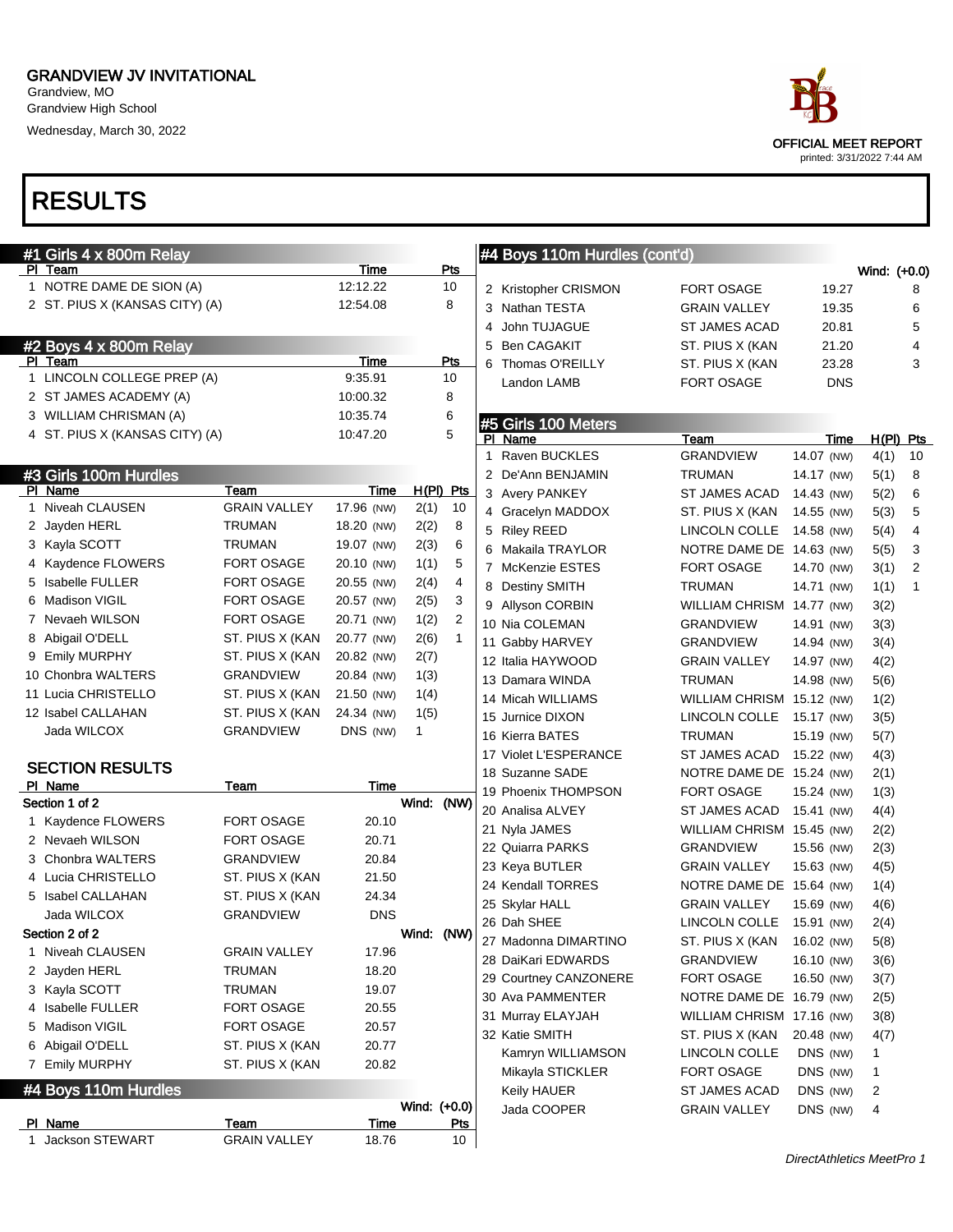Grandview, MO Grandview High School Wednesday, March 30, 2022

### RESULTS

| #5 Girls 100 Meters (cont'd)      |                                 |                           |                           |   | #6 Boys 100 Meters (cont'd) |                           |            |                |           |
|-----------------------------------|---------------------------------|---------------------------|---------------------------|---|-----------------------------|---------------------------|------------|----------------|-----------|
| <b>SECTION RESULTS</b>            |                                 |                           |                           |   | PI Name                     | Team                      | Time       |                | H(PI) Pts |
| PI Name                           | Team                            | Time                      |                           |   | 3 Taj SELECTMAN             | WILLIAM CHRISM 12.23 (NW) |            | 1(1)           | 6         |
| Section 1 of 5                    |                                 |                           | Wind: (NW)                |   | 4 Lavant JONES              | <b>GRANDVIEW</b>          | 12.34 (NW) | 3(2)           | 5         |
| 1 Destiny SMITH                   | TRUMAN                          | 14.71                     |                           |   | 5 Anthony BURCH             | <b>GRAIN VALLEY</b>       | 12.36 (NW) | 5(1)           | 4         |
| 2 Micah WILLIAMS                  | <b>WILLIAM CHRISM</b>           | 15.12                     |                           | 6 | <b>Darrion PATTERSON</b>    | <b>FORT OSAGE</b>         | 12.47 (NW) | 3(3)           | 3         |
| 3 Phoenix THOMPSON                | <b>FORT OSAGE</b>               | 15.24                     |                           | 7 | <b>William PETERSON</b>     | <b>GRAIN VALLEY</b>       | 12.55 (NW) | 5(2)           | 2         |
| 4 Kendall TORRES                  | NOTRE DAME DE                   | 15.64                     |                           | 8 | Ryan ROHR                   | <b>GRAIN VALLEY</b>       | 12.66 (NW) | 5(3)           | 1         |
| Kamryn WILLIAMSON                 | <b>LINCOLN COLLE</b>            | <b>DNS</b>                |                           |   | 9 Tatum ETHERTON            | <b>TRUMAN</b>             | 12.71 (NW) | 5(4)           |           |
| Mikayla STICKLER                  | FORT OSAGE                      | <b>DNS</b>                |                           |   | 10 Davyne JONES             | LINCOLN COLLE             | 12.72 (NW) | 3(4)           |           |
| Section 2 of 5                    |                                 |                           | Wind: (NW)                |   | 11 Jayzon HUDSON            | WILLIAM CHRISM 12.75 (NW) |            | 5(5)           |           |
| 1 Suzanne SADE                    | NOTRE DAME DE                   | 15.24                     |                           |   | 12 Gabriel BENSON           | <b>TRUMAN</b>             | 12.82 (NW) | 4(1)           |           |
| 2 Nyla JAMES                      | <b>WILLIAM CHRISM</b>           | 15.45                     |                           |   | 13 Ajaylin PEARSON          | LINCOLN COLLE             | 12.85 (NW) | 2(2)           |           |
| 3 Quiarra PARKS                   | GRANDVIEW                       | 15.56                     |                           |   | 14 Jack PERRY               | LINCOLN COLLE             | 12.97 (NW) | 2(3)           |           |
| 4 Dah SHEE                        | LINCOLN COLLE                   | 15.91                     |                           |   | 15 Freddie SHEPARD          | <b>TRUMAN</b>             | 13.03 (NW) | 5(6)           |           |
| 5 Ava PAMMENTER                   | NOTRE DAME DE                   | 16.79                     |                           |   | 16 Harry WALD               | ST JAMES ACAD             | 13.10 (NW) | 4(2)           |           |
| Keily HAUER                       | <b>ST JAMES ACAD</b>            | <b>DNS</b>                |                           |   | 17 Xavier DOOLIN            | LINCOLN COLLE             | 13.12 (NW) | 4(3)           |           |
| Section 3 of 5                    |                                 |                           | Wind: (NW)                |   | 18 Brody WRIGHT             | <b>FORT OSAGE</b>         | 13.15 (NW) | 1(2)           |           |
| 1 McKenzie ESTES                  | <b>FORT OSAGE</b>               | 14.70                     |                           |   | 19 Charlie DAVIS            | ST. PIUS X (KAN           | 13.16 (NW) | 5(7)           |           |
| 2 Allyson CORBIN                  | <b>WILLIAM CHRISM</b>           | 14.77                     |                           |   | 20 Henry WILEY              | ST JAMES ACAD             | 13.32 (NW) | 4(4)           |           |
| 3 Nia COLEMAN                     | GRANDVIEW                       | 14.91                     |                           |   | 21 Nicolas LANDRETH         | ST. PIUS X (KAN           | 13.32 (NW) | 5(8)           |           |
| 4 Gabby HARVEY                    | GRANDVIEW                       | 14.94                     |                           |   | 22 Zacuriah PAULSON         | ST. MICHAEL TH            | 13.41 (NW) | 3(5)           |           |
| 5 Jurnice DIXON                   | <b>LINCOLN COLLE</b>            | 15.17                     |                           |   | 23 Joseph RAGUSA            | ST. MICHAEL TH            | 13.68 (NW) | 2(4)           |           |
| 6 DaiKari EDWARDS                 | <b>GRANDVIEW</b>                | 16.10                     |                           |   | 24 Josiah FORTSON           | <b>GRANDVIEW</b>          | 13.79 (NW) | 3(6)           |           |
| 7 Courtney CANZONERE              | <b>FORT OSAGE</b>               | 16.50                     |                           |   | 25 Roman POWELL             | <b>GRAIN VALLEY</b>       | 13.85 (NW) | 4(5)           |           |
| 8 Murray ELAYJAH                  | <b>WILLIAM CHRISM</b>           | 17.16                     |                           |   | 26 Phillip JOHNSON          | ST. PIUS X (KAN           | 14.01 (NW) | 3(7)           |           |
| Section 4 of 5                    |                                 |                           | Wind: (NW)                |   | 27 Levi WALKER              | <b>FORT OSAGE</b>         | 14.16 (NW) | 1(3)           |           |
| 1 Raven BUCKLES                   | GRANDVIEW                       | 14.07                     |                           |   | 28 Kyle ETHRIDGE            | <b>FORT OSAGE</b>         | 14.28 (NW) | 3(8)           |           |
| 2 Italia HAYWOOD                  | <b>GRAIN VALLEY</b>             | 14.97                     |                           |   | 29 Andres JONES             | <b>TRUMAN</b>             | 14.37 (NW) | 4(6)           |           |
| 3 Violet L'ESPERANCE              | ST JAMES ACAD                   | 15.22                     |                           |   | 30 Andrew SHAW              | ST. MICHAEL TH            | 14.94 (NW) | 1(4)           |           |
| 4 Analisa ALVEY                   | <b>ST JAMES ACAD</b>            | 15.41                     |                           |   | 31 Grant RASTORFER          | ST. MICHAEL TH            | 14.99 (NW) | 2(5)           |           |
| 5 Keya BUTLER                     | <b>GRAIN VALLEY</b>             | 15.63                     |                           |   | 32 Colin KLEIN              | <b>ST JAMES ACAD</b>      | 16.33 (NW) | 4(7)           |           |
| 6 Skylar HALL                     | <b>GRAIN VALLEY</b>             | 15.69                     |                           |   | Danny RICHARDSON            | <b>GRANDVIEW</b>          | DNS (NW)   | $\overline{2}$ |           |
| 7 Katie SMITH                     | ST. PIUS X (KAN                 | 20.48                     |                           |   | Dylan ZELLER                | <b>ST JAMES ACAD</b>      | DNS (NW)   | 4              |           |
| Jada COOPER                       | <b>GRAIN VALLEY</b>             | <b>DNS</b>                |                           |   |                             |                           |            |                |           |
| Section 5 of 5                    |                                 |                           | Wind: (NW)                |   | <b>SECTION RESULTS</b>      |                           |            |                |           |
| 1 De'Ann BENJAMIN                 | TRUMAN                          | 14.17                     |                           |   | PI Name                     | Team                      | Time       |                |           |
| 2 Avery PANKEY                    | ST JAMES ACAD                   | 14.43                     |                           |   | Section 1 of 5              |                           |            | Wind: (NW)     |           |
| 3 Gracelyn MADDOX                 | ST. PIUS X (KAN                 | 14.55                     |                           |   | 1 Taj SELECTMAN             | <b>WILLIAM CHRISM</b>     | 12.23      |                |           |
| 4 Riley REED                      | LINCOLN COLLE                   | 14.58                     |                           |   | 2 Brody WRIGHT              | FORT OSAGE                | 13.15      |                |           |
| 5 Makaila TRAYLOR                 | NOTRE DAME DE                   | 14.63                     |                           |   | 3 Levi WALKER               | FORT OSAGE                | 14.16      |                |           |
| 6 Damara WINDA                    | TRUMAN                          | 14.98                     |                           |   | 4 Andrew SHAW               | ST. MICHAEL TH            | 14.94      |                |           |
| 7 Kierra BATES                    | <b>TRUMAN</b>                   | 15.19                     |                           |   | Section 2 of 5              |                           |            | Wind:          | (NW)      |
| 8 Madonna DIMARTINO               | ST. PIUS X (KAN                 | 16.02                     |                           |   | 1 Sean PHILLIPS             | <b>GRANDVIEW</b>          | 12.07      |                |           |
|                                   |                                 |                           |                           |   | 2 Ajaylin PEARSON           | LINCOLN COLLE             | 12.85      |                |           |
| #6 Boys 100 Meters                |                                 |                           |                           |   | 3 Jack PERRY                | LINCOLN COLLE             | 12.97      |                |           |
| <u>PI Name</u><br>1 Sean PHILLIPS | <u>Team</u><br><b>GRANDVIEW</b> | <b>Time</b><br>12.07 (NW) | $H(PI)$ Pts<br>10<br>2(1) | 4 | Joseph RAGUSA               | ST. MICHAEL TH            | 13.68      |                |           |
| 2 Widnor LOUIS                    | <b>GRANDVIEW</b>                | 12.12 (NW)                | 8                         |   | 5 Grant RASTORFER           | ST. MICHAEL TH            | 14.99      |                |           |
|                                   |                                 |                           | 3(1)                      |   |                             |                           |            |                |           |

# OFFICIAL MEET REPORT

printed: 3/31/2022 7:44 AM

DirectAthletics MeetPro 2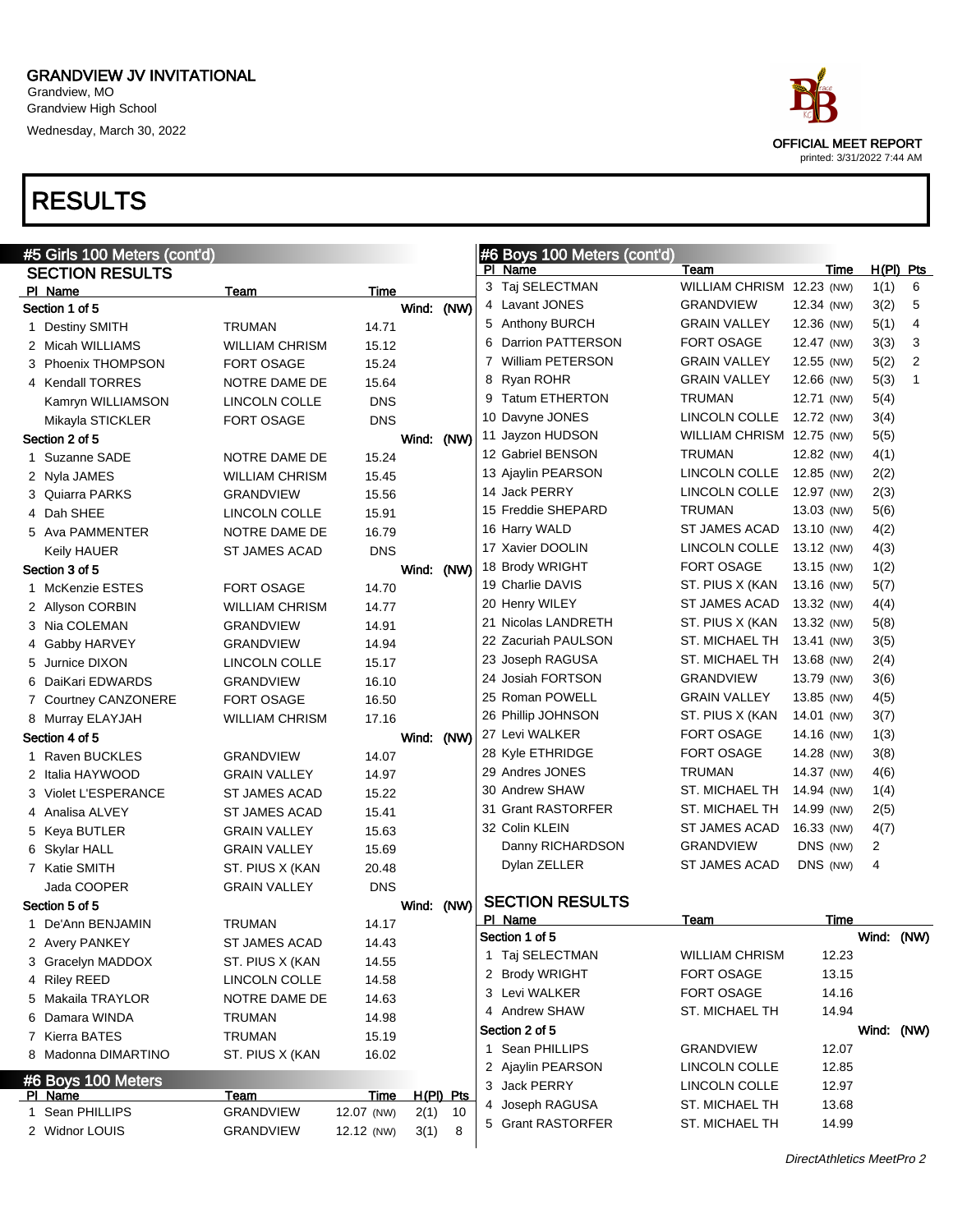Grandview, MO Grandview High School Wednesday, March 30, 2022

### RESULTS

| race                                                      |
|-----------------------------------------------------------|
| <b>OFFICIAL MEET REPORT</b><br>printed: 3/31/2022 7:44 AM |

| #6 Boys 100 Meters (cont'd)        |                          |                    |            | #8 Boys 4 x 200m Relay (cont'd)   |                       |                 |                 |
|------------------------------------|--------------------------|--------------------|------------|-----------------------------------|-----------------------|-----------------|-----------------|
| PI Name<br>Danny RICHARDSON        | Team<br><b>GRANDVIEW</b> | Time<br><b>DNS</b> |            | PI Team<br>7 ST JAMES ACADEMY (A) |                       | Time<br>1:49.41 | <u>Pts</u><br>2 |
| Section 3 of 5                     |                          |                    | Wind: (NW) |                                   |                       |                 |                 |
| 1 Widnor LOUIS                     | <b>GRANDVIEW</b>         | 12.12              |            | #9 Girls 1600 Meters              |                       |                 |                 |
| 2 Lavant JONES                     | <b>GRANDVIEW</b>         | 12.34              |            | PI Name                           | Team                  | <b>Time</b>     | <b>Pts</b>      |
| 3 Darrion PATTERSON                | <b>FORT OSAGE</b>        | 12.47              |            | 1 Mary SCHUMM                     | NOTRE DAME DE         | 6:19.39         | 10              |
| 4 Davyne JONES                     | LINCOLN COLLE            | 12.72              |            | 2 Alynah TRAN                     | ST. PIUS X (KAN       | 6:24.10         | 8               |
| 5 Zacuriah PAULSON                 | ST. MICHAEL TH           | 13.41              |            | 3 Zoey CHAMBERS                   | NOTRE DAME DE         | 6:50.87         | 6               |
| 6 Josiah FORTSON                   | <b>GRANDVIEW</b>         | 13.79              |            | 4 Madeline MCGREGOR               | <b>TRUMAN</b>         | 7:04.21         | 5               |
| 7 Phillip JOHNSON                  | ST. PIUS X (KAN          | 14.01              |            | 5 Kaylin BENDON                   | NOTRE DAME DE         | 7:04.57         | 4               |
| 8 Kyle ETHRIDGE                    | <b>FORT OSAGE</b>        | 14.28              |            | 6 Denali SANCHEZ-BENCOMO          | NOTRE DAME DE         | 8:19.77         | 3               |
| Section 4 of 5                     |                          |                    | Wind: (NW) | 7 Jennifer CARLSON                | <b>TRUMAN</b>         | 8:58.53         | $\overline{2}$  |
| 1 Gabriel BENSON                   | <b>TRUMAN</b>            | 12.82              |            | Emma HAYES                        | ST. PIUS X (KAN       | DNS             |                 |
| 2 Harry WALD                       | <b>ST JAMES ACAD</b>     | 13.10              |            |                                   |                       |                 |                 |
| 3 Xavier DOOLIN                    | LINCOLN COLLE            | 13.12              |            | #10 Boys 1600 Meters              |                       |                 |                 |
| 4 Henry WILEY                      | <b>ST JAMES ACAD</b>     | 13.32              |            | PI Name                           | Team                  | Time            | Pts             |
| 5 Roman POWELL                     | <b>GRAIN VALLEY</b>      | 13.85              |            | 1 Evan FUNK                       | <b>FORT OSAGE</b>     | 5:04.21         | 10              |
| 6 Andres JONES                     | <b>TRUMAN</b>            | 14.37              |            | 2 John CRUMP                      | <b>TRUMAN</b>         | 5:16.99         | 8               |
| 7 Colin KLEIN                      | <b>ST JAMES ACAD</b>     | 16.33              |            | 3 Austin SAMSON                   | <b>FORT OSAGE</b>     | 5:25.09         | 6               |
| Dylan ZELLER                       | <b>ST JAMES ACAD</b>     | <b>DNS</b>         |            | 4 Alex ALEJANDRE                  | <b>WILLIAM CHRISM</b> | 5:30.70         | 5               |
| Section 5 of 5                     |                          |                    | Wind: (NW) | 5 Jacob OBERRIEDER                | <b>ST JAMES ACAD</b>  | 5:42.49         | 4               |
| 1 Anthony BURCH                    | <b>GRAIN VALLEY</b>      | 12.36              |            | 6 Wyatt SCHULTE                   | ST. MICHAEL TH        | 5:46.58         | 3               |
| 2 William PETERSON                 | <b>GRAIN VALLEY</b>      | 12.55              |            | 7 Lucas SMITH                     | <b>WILLIAM CHRISM</b> | 5:47.68         | 2               |
| 3 Ryan ROHR                        | <b>GRAIN VALLEY</b>      | 12.66              |            | 8 Blake PETRIE                    | LINCOLN COLLE         | 6:02.13         | $\mathbf{1}$    |
| 4 Tatum ETHERTON                   | <b>TRUMAN</b>            | 12.71              |            | 9 Jeremy CAMPOS                   | <b>WILLIAM CHRISM</b> | 6:11.64         |                 |
| 5 Jayzon HUDSON                    | <b>WILLIAM CHRISM</b>    | 12.75              |            | 10 Anthony CORDRAY                | <b>TRUMAN</b>         | 6:13.85         |                 |
| 6 Freddie SHEPARD                  | <b>TRUMAN</b>            | 13.03              |            | 11 Preston FERNHOLZ               | <b>ST JAMES ACAD</b>  | 6:25.06         |                 |
| 7 Charlie DAVIS                    | ST. PIUS X (KAN          | 13.16              |            | 12 Dalton HOLMES                  | TRUMAN                | 6:39.69         |                 |
| 8 Nicolas LANDRETH                 | ST. PIUS X (KAN          | 13.32              |            | 13 Tobias O'LEARY                 | <b>ST JAMES ACAD</b>  | 7:49.85         |                 |
|                                    |                          |                    |            | <b>Vincent WILKINS</b>            | <b>GRAIN VALLEY</b>   | DNS             |                 |
| #7 Girls 4 x 200m Relay<br>PI Team |                          | Time               | Pts        | Charlie DICKMAN                   | ST. PIUS X (KAN       | <b>DNS</b>      |                 |
| 1 FORT OSAGE (A)                   |                          | 1:58.15            | 10         |                                   |                       |                 |                 |
| 2 TRUMAN (A)                       |                          | 2:00.09            | 8          | #11 Girls 4 x 100m Relay          |                       |                 |                 |
| 3 LINCOLN COLLEGE PREP (A)         |                          | 2:02.56            | 6          | PI Team                           |                       | Time            | Pts             |
| 4 ST. PIUS X (KANSAS CITY) (A)     |                          | 2:05.26            | 5          | 1 WILLIAM CHRISMAN (A)            |                       | 55.91           | 10              |
| 5 GRAIN VALLEY (A)                 |                          | 2:05.98            | 4          | 2 TRUMAN (A)                      |                       | 56.43           | 8               |
| 6 NOTRE DAME DE SION (A)           |                          | 2:07.58            | 3          | 3 FORT OSAGE (A)                  |                       | 58.22           | 6               |
| 7 WILLIAM CHRISMAN (A)             |                          | 2:10.29            | 2          | 4 ST JAMES ACADEMY (A)            |                       | 59.03           | 5               |
|                                    |                          |                    |            | 5 LINCOLN COLLEGE PREP (A)        |                       | 1:00.45         | 4               |
|                                    |                          |                    |            | 6 NOTRE DAME DE SION (A)          |                       | 1:00.58         | 3               |
| #8 Boys 4 x 200m Relay<br>PI Team  |                          | Time               | Pts        | 7 GRAIN VALLEY (A)                |                       | 1:00.61         | 2               |
| 1 LINCOLN COLLEGE PREP (A)         |                          | 1:45.35            | 10         | 8 ST. PIUS X (KANSAS CITY) (A)    |                       | 1:10.37         | 1               |
| 2 GRANDVIEW (A)                    |                          | 1:46.41            | 8          |                                   |                       |                 |                 |
| 3 FORT OSAGE (A)                   |                          | 1:48.70            | 6          | #12 Boys 4 x 100m Relay           |                       |                 |                 |
| 4 GRAIN VALLEY (A)                 |                          | 1:48.78            | 5          | PI Team                           |                       | <b>Time</b>     | <b>Pts</b>      |
| 5 ST. PIUS X (KANSAS CITY) (A)     |                          | 1:48.81            | 4          | 1 WILLIAM CHRISMAN (A)            |                       | 48.58           | 10              |
| 6 TRUMAN (A)                       |                          | 1:49.05            | 3          | 2 LINCOLN COLLEGE PREP (A)        |                       | 49.15           | 8               |
|                                    |                          |                    |            | 3 FORT OSAGE (A)                  |                       | 49.83           | 6               |

DirectAthletics MeetPro 3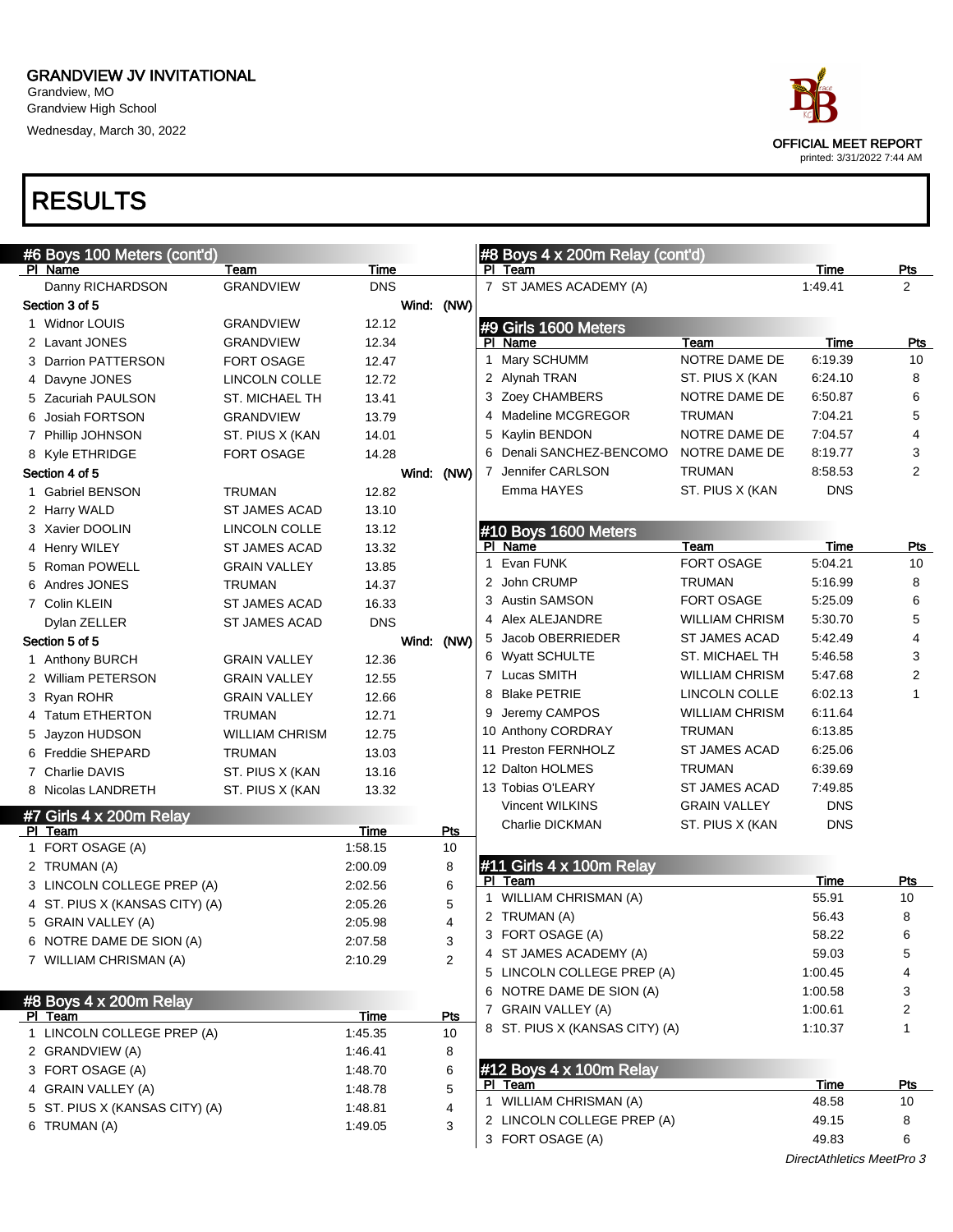Grandview, MO Grandview High School Wednesday, March 30, 2022



| #12 Boys 4 x 100m Relay (cont'd) |                       |            |              |              | #14 Boys 400 Meters    |                       |            |                |                |
|----------------------------------|-----------------------|------------|--------------|--------------|------------------------|-----------------------|------------|----------------|----------------|
| PI Team                          |                       | Time       |              | Pts          | PI Name                | Team                  | Time       | $H(PI)$ Pts    |                |
| 4 GRAIN VALLEY (A)               |                       | 50.55      |              | 5            | 1 Aaron RIMSON         | LINCOLN COLLE         | 54.57      | 1(1)           | 10             |
| 5 ST JAMES ACADEMY (A)           |                       | 50.89      |              | 4            | 2 Alex SNODGRASS       | <b>FORT OSAGE</b>     | 56.73      | 1(2)           | 8              |
| 6 ST. PIUS X (KANSAS CITY) (A)   |                       | 55.64      |              | 3            | 3 Malachi ROSS         | <b>GRANDVIEW</b>      | 59.26      | 4(1)           | 6              |
| <b>GRANDVIEW (A)</b>             |                       | <b>DNS</b> |              |              | 4 Joseph WADE          | LINCOLN COLLE         | 59.36      | 1(3)           | 5              |
|                                  |                       |            |              |              | 5 Ryan SNODGRASS       | FORT OSAGE            | 59.77      | 1(4)           | $\overline{4}$ |
| #13 Girls 400 Meters             |                       |            |              |              | 6 Lahndon FALTYNOWSKI  | <b>GRAIN VALLEY</b>   | 1:01.44    | 4(2)           | 3              |
| PI Name                          | Team                  | Time       | H(PI) Pts    |              | 7 John CHAPIN          | TRUMAN                | 1:02.84    | 4(3)           | 2              |
| 1 Claire CORDELL                 | <b>TRUMAN</b>         | 1:10.09    | 2(1)         | 10           | 8 James ARNOLD         | ST. PIUS X (KAN       | 1:03.69    | 3(1)           | $\mathbf{1}$   |
| 2 Makaila TRAYLOR                | NOTRE DAME DE         | 1:10.93    | 1(1)         | 8            | 9 Widnor LOUIS         | <b>GRANDVIEW</b>      | 1:04.29    | 4(4)           |                |
| 3 Isabelle MUSSULMAN             | <b>LINCOLN COLLE</b>  | 1:11.86    | 2(2)         | 6            | 10 Broden FREDERICK    | <b>GRAIN VALLEY</b>   | 1:04.31    | 4(5)           |                |
| 4 Allison SHIPP                  | FORT OSAGE            | 1:12.42    | 1(2)         | 5            | 11 Jason WILSON        | <b>WILLIAM CHRISM</b> | 1:04.57    | 1(5)           |                |
| 5 Lauren SPENCER                 | <b>GRANDVIEW</b>      | 1:16.16    | 2(3)         | 4            | 12 Patrick DONNELLY    | ST JAMES ACAD         | 1:04.83    | 2(1)           |                |
| 6 Aryia MORTON                   | <b>FORT OSAGE</b>     | 1:16.43    | 1(3)         | 3            | 13 Riley STRICKLAND    | <b>GRAIN VALLEY</b>   | 1:04.90    | 3(2)           |                |
| 7 Izzi COBB                      | <b>FORT OSAGE</b>     | 1:16.48    | 2(4)         | 2            | 14 Jake TRITZ          | <b>ST JAMES ACAD</b>  | 1:06.33    | 3(3)           |                |
| 8 Jaela MITCHELL                 | <b>GRANDVIEW</b>      | 1:18.12    | 2(5)         | $\mathbf{1}$ | 15 Zackary CHAPMAN     | <b>ST JAMES ACAD</b>  | 1:06.52    | 2(2)           |                |
| 9 Tylynn GABLE                   | LINCOLN COLLE         | 1:19.63    | 2(6)         |              | 16 Zacuriah PAULSON    | <b>ST. MICHAEL TH</b> | 1:07.88    | 2(3)           |                |
| 10 Jha-Di WESTON                 | <b>GRANDVIEW</b>      | 1:20.83    | 2(7)         |              | 17 Roman POWELL        | <b>GRAIN VALLEY</b>   | 1:08.02    | 3(4)           |                |
| 11 Trina SCHAFER                 | <b>WILLIAM CHRISM</b> | 1:34.49    | 1(4)         |              | 18 Dwight SIMS         | <b>GRANDVIEW</b>      | 1:08.16    | 4(6)           |                |
| Johanna WOHLGEMUTH               | <b>WILLIAM CHRISM</b> | <b>DNS</b> | 1            |              | 19 Octavious SORIANO   | ST. PIUS X (KAN       | 1:08.24    | 3(5)           |                |
| Nhyree REED                      | LINCOLN COLLE         | <b>DNS</b> | $\mathbf{1}$ |              | 20 Ajaylin PEARSON     | LINCOLN COLLE         | 1:08.97    | 2(4)           |                |
| Kylee LINDLE                     | <b>WILLIAM CHRISM</b> | <b>DNS</b> | $\mathbf{1}$ |              | 21 Alexander DUNSDON   | <b>TRUMAN</b>         | 1:10.80    | 4(7)           |                |
| Emma HITE                        | <b>WILLIAM CHRISM</b> | <b>DNS</b> | 1            |              | 22 Joseph RAGUSA       | ST. MICHAEL TH        | 1:13.00    | 2(5)           |                |
| Gracelyn MADDOX                  | ST. PIUS X (KAN       | <b>DNS</b> | 2            |              | 23 Jeffery TAYLOR      | LINCOLN COLLE         | 1:16.49    | 1(6)           |                |
|                                  |                       |            |              |              | 24 Grant RASTORFER     | ST. MICHAEL TH        | 1:16.66    | 1(7)           |                |
| <b>SECTION RESULTS</b>           |                       |            |              |              | Nicolas LANDRETH       | ST. PIUS X (KAN       | <b>DNS</b> | $\overline{2}$ |                |
| PI Name                          | Team                  | Time       |              |              | Devin JENNINGS         | <b>FORT OSAGE</b>     | <b>DNS</b> | $\overline{2}$ |                |
| Section 1 of 2                   |                       |            |              |              | Max ALBRIGHT           | <b>ST JAMES ACAD</b>  | <b>DNS</b> | 3              |                |
| 1 Makaila TRAYLOR                | NOTRE DAME DE         | 1:10.93    |              |              | Mateo CASTILLO         | FORT OSAGE            | <b>DNS</b> | 3              |                |
| 2 Allison SHIPP                  | FORT OSAGE            | 1:12.42    |              |              |                        |                       |            |                |                |
| 3 Aryia MORTON                   | FORT OSAGE            | 1:16.43    |              |              | <b>SECTION RESULTS</b> |                       |            |                |                |
| 4 Trina SCHAFER                  | <b>WILLIAM CHRISM</b> | 1:34.49    |              |              | PI Name                | Team                  | Time       |                |                |
| Johanna WOHLGEMUTH               | <b>WILLIAM CHRISM</b> | <b>DNS</b> |              |              | Section 1 of 4         |                       |            |                |                |
| Nhyree REED                      | LINCOLN COLLE         | <b>DNS</b> |              |              | 1 Aaron RIMSON         | <b>LINCOLN COLLE</b>  | 54.57      |                |                |
| Kylee LINDLE                     | <b>WILLIAM CHRISM</b> | <b>DNS</b> |              |              | 2 Alex SNODGRASS       | <b>FORT OSAGE</b>     | 56.73      |                |                |
| Emma HITE                        | <b>WILLIAM CHRISM</b> | <b>DNS</b> |              |              | 3 Joseph WADE          | LINCOLN COLLE         | 59.36      |                |                |
| Section 2 of 2                   |                       |            |              |              | 4 Ryan SNODGRASS       | FORT OSAGE            | 59.77      |                |                |
| 1 Claire CORDELL                 | <b>TRUMAN</b>         | 1:10.09    |              |              | 5 Jason WILSON         | <b>WILLIAM CHRISM</b> | 1:04.57    |                |                |
| 2 Isabelle MUSSULMAN             | LINCOLN COLLE         | 1:11.86    |              |              | 6 Jeffery TAYLOR       | LINCOLN COLLE         | 1:16.49    |                |                |
| 3 Lauren SPENCER                 | <b>GRANDVIEW</b>      | 1:16.16    |              |              | 7 Grant RASTORFER      | ST. MICHAEL TH        | 1:16.66    |                |                |
| 4 Izzi COBB                      | FORT OSAGE            | 1:16.48    |              |              | Section 2 of 4         |                       |            |                |                |
| 5 Jaela MITCHELL                 | <b>GRANDVIEW</b>      | 1:18.12    |              |              | 1 Patrick DONNELLY     | <b>ST JAMES ACAD</b>  | 1:04.83    |                |                |
| 6 Tylynn GABLE                   | LINCOLN COLLE         | 1:19.63    |              |              | 2 Zackary CHAPMAN      | <b>ST JAMES ACAD</b>  | 1:06.52    |                |                |
| 7 Jha-Di WESTON                  | <b>GRANDVIEW</b>      | 1:20.83    |              |              | 3 Zacuriah PAULSON     | ST. MICHAEL TH        | 1:07.88    |                |                |
| Gracelyn MADDOX                  | ST. PIUS X (KAN       | <b>DNS</b> |              |              | 4 Ajaylin PEARSON      | LINCOLN COLLE         | 1:08.97    |                |                |
|                                  |                       |            |              |              | 5 Joseph RAGUSA        | ST. MICHAEL TH        | 1:13.00    |                |                |
|                                  |                       |            |              |              | Nicolas LANDRETH       | ST. PIUS X (KAN       | <b>DNS</b> |                |                |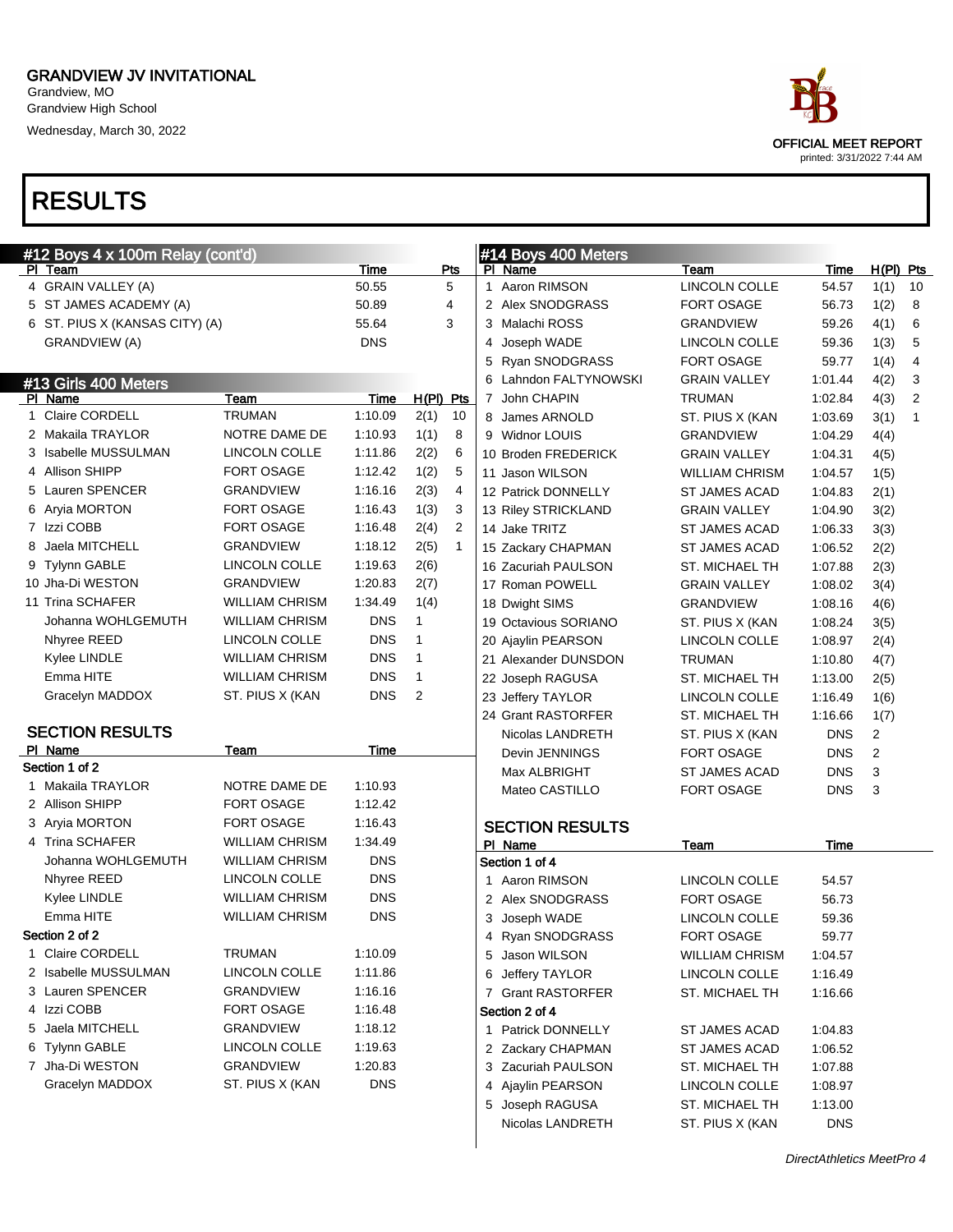Grandview, MO Grandview High School Wednesday, March 30, 2022

| #14 Boys 400 Meters (cont'd)       |                                        |                    |                |              |              | #15 Girls 300m Hurdles (cont'd)   |                                          |               |              |                |
|------------------------------------|----------------------------------------|--------------------|----------------|--------------|--------------|-----------------------------------|------------------------------------------|---------------|--------------|----------------|
| PI Name<br>Devin JENNINGS          | Team<br>FORT OSAGE                     | Time<br><b>DNS</b> |                |              |              | PI Name<br>1 Kate WREN            | Team<br>NOTRE DAME DE                    | Time<br>54.71 |              |                |
| Section 3 of 4                     |                                        |                    |                |              |              | 2 Nevaeh WILSON                   | FORT OSAGE                               | 56.90         |              |                |
| 1 James ARNOLD                     |                                        | 1:03.69            |                |              |              | 3 A'milah WEDDINGTON              | <b>GRANDVIEW</b>                         | 58.96         |              |                |
|                                    | ST. PIUS X (KAN<br><b>GRAIN VALLEY</b> | 1:04.90            |                |              |              | 4 Lucia CHRISTELLO                |                                          | 1:00.52       |              |                |
| 2 Riley STRICKLAND<br>3 Jake TRITZ | <b>ST JAMES ACAD</b>                   |                    |                |              |              | 5 Hannah FINDLEY                  | ST. PIUS X (KAN<br><b>WILLIAM CHRISM</b> | 1:00.88       |              |                |
|                                    |                                        | 1:06.33            |                |              |              |                                   |                                          |               |              |                |
| 4 Roman POWELL                     | <b>GRAIN VALLEY</b>                    | 1:08.02            |                |              | 6            | Madison VIGIL<br>7 Samantha STONE | <b>FORT OSAGE</b>                        | 1:03.02       |              |                |
| 5 Octavious SORIANO                | ST. PIUS X (KAN                        | 1:08.24            |                |              |              |                                   | <b>TRUMAN</b>                            | 1:04.23       |              |                |
| Max ALBRIGHT                       | <b>ST JAMES ACAD</b>                   | <b>DNS</b>         |                |              |              | <b>Emily MURPHY</b>               | ST. PIUS X (KAN                          | <b>DNS</b>    |              |                |
| Mateo CASTILLO                     | <b>FORT OSAGE</b>                      | <b>DNS</b>         |                |              |              | #16 Boys 300m Hurdles             |                                          |               |              |                |
| Section 4 of 4                     |                                        |                    |                |              |              | PI Name                           | Team                                     | Time          | $H(PI)$ Pts  |                |
| 1 Malachi ROSS                     | <b>GRANDVIEW</b>                       | 59.26              |                |              | $\mathbf{1}$ | Evan MARTINEZ                     | LINCOLN COLLE                            | 46.10         | 2(1)         | - 10           |
| 2 Lahndon FALTYNOWSKI              | <b>GRAIN VALLEY</b>                    | 1:01.44            |                |              |              | 2 Albert TURNER                   | LINCOLN COLLE                            | 49.16         | 1(1)         | - 8            |
| 3 John CHAPIN                      | <b>TRUMAN</b>                          | 1:02.84            |                |              | 3            | John TUJAGUE                      | <b>ST JAMES ACAD</b>                     | 49.33         | 1(2)         | 6              |
| 4 Widnor LOUIS                     | <b>GRANDVIEW</b>                       | 1:04.29            |                |              |              | 4 Kristopher CRISMON              | <b>FORT OSAGE</b>                        | 49.70         | 2(2)         | 5              |
| 5 Broden FREDERICK                 | <b>GRAIN VALLEY</b>                    | 1:04.31            |                |              | 5            | Nathan TESTA                      | <b>GRAIN VALLEY</b>                      | 50.01         | 2(3)         | 4              |
| 6 Dwight SIMS                      | <b>GRANDVIEW</b>                       | 1:08.16            |                |              | 6            | <b>Jackson STEWART</b>            | <b>GRAIN VALLEY</b>                      | 53.96         | 2(4)         | 3              |
| 7 Alexander DUNSDON                | <b>TRUMAN</b>                          | 1:10.80            |                |              |              | 7 Thomas O'REILLY                 | ST. PIUS X (KAN                          | 59.64         | 1(3)         | $\overline{2}$ |
| #15 Girls 300m Hurdles             |                                        |                    |                |              |              | Mario REYES                       | <b>FORT OSAGE</b>                        | <b>DNS</b>    | 1            |                |
| PI Name                            | Team                                   | Time               | $H(PI)$ Pts    |              |              | Deaven ROBERSON                   | LINCOLN COLLE                            | <b>DNS</b>    | $\mathbf{1}$ |                |
| 1 Kate WREN                        | NOTRE DAME DE                          | 54.71              | 2(1)           | 10           |              | Landon LAMB                       | <b>FORT OSAGE</b>                        | <b>DNS</b>    | 2            |                |
| 2 Nevaeh WILSON                    | <b>FORT OSAGE</b>                      | 56.90              | 2(2)           | 8            |              | <b>Ben CAGAKIT</b>                | ST. PIUS X (KAN                          | <b>DNS</b>    | 2            |                |
| 3 Kaydence FLOWERS                 | <b>FORT OSAGE</b>                      | 58.93              | 1(1)           | 6            |              |                                   |                                          |               |              |                |
| 4 A'milah WEDDINGTON               | <b>GRANDVIEW</b>                       | 58.96              | 2(3)           | 5            |              | <b>SECTION RESULTS</b>            |                                          |               |              |                |
| 5 Grace BEELMAN                    | NOTRE DAME DE                          | 1:00.14            | 1(2)           | 4            |              | PI Name                           | Team                                     | Time          |              |                |
| 6 Lucia CHRISTELLO                 | ST. PIUS X (KAN                        | 1:00.52            | 2(4)           | 3            |              | Section 1 of 2                    |                                          |               |              |                |
| 7 Hannah FINDLEY                   | <b>WILLIAM CHRISM</b>                  | 1:00.88            | 2(5)           | 2            |              | 1 Albert TURNER                   | LINCOLN COLLE                            | 49.16         |              |                |
| 8 Anna SCHWEERS                    | NOTRE DAME DE                          | 1:01.86            | 1(3)           | $\mathbf{1}$ |              | 2 John TUJAGUE                    | <b>ST JAMES ACAD</b>                     | 49.33         |              |                |
| 9 Madison VIGIL                    | FORT OSAGE                             | 1:03.02            | 2(6)           |              |              | 3 Thomas O'REILLY                 | ST. PIUS X (KAN                          | 59.64         |              |                |
| 10 Samantha STONE                  | <b>TRUMAN</b>                          | 1:04.23            | 2(7)           |              |              | Mario REYES                       | FORT OSAGE                               | <b>DNS</b>    |              |                |
| 11 Abigail O'DELL                  | ST. PIUS X (KAN                        | 1:04.44            | 1(4)           |              |              | Deaven ROBERSON                   | LINCOLN COLLE                            | <b>DNS</b>    |              |                |
| 12 Isabel CALLAHAN                 | ST. PIUS X (KAN                        | 1:08.01            | 1(5)           |              |              | Section 2 of 2                    |                                          |               |              |                |
| <b>Tayler HINES</b>                | <b>FORT OSAGE</b>                      | <b>DNS</b>         | $\mathbf{1}$   |              |              | 1 Evan MARTINEZ                   | LINCOLN COLLE                            | 46.10         |              |                |
| Jada WILCOX                        | <b>GRANDVIEW</b>                       | <b>DNS</b>         | $\mathbf{1}$   |              |              | 2 Kristopher CRISMON              | FORT OSAGE                               | 49.70         |              |                |
| <b>Emily MURPHY</b>                | ST. PIUS X (KAN                        | <b>DNS</b>         | $\overline{2}$ |              |              | 3 Nathan TESTA                    | <b>GRAIN VALLEY</b>                      | 50.01         |              |                |
|                                    |                                        |                    |                |              |              | 4 Jackson STEWART                 | <b>GRAIN VALLEY</b>                      | 53.96         |              |                |
| <b>SECTION RESULTS</b>             |                                        |                    |                |              |              | Landon LAMB                       | FORT OSAGE                               | <b>DNS</b>    |              |                |
| PI Name                            | <b>Team</b>                            | <b>Time</b>        |                |              |              | <b>Ben CAGAKIT</b>                | ST. PIUS X (KAN                          | <b>DNS</b>    |              |                |
| Section 1 of 2                     |                                        |                    |                |              |              | #17 Girls 800 Meters              |                                          |               |              |                |
| 1 Kaydence FLOWERS                 | FORT OSAGE                             | 58.93              |                |              |              | PI Name                           | Team                                     | <b>Time</b>   |              | <u>Pts</u>     |
| 2 Grace BEELMAN                    | NOTRE DAME DE                          | 1:00.14            |                |              |              | 1 Vailea SNEAD                    | <b>WILLIAM CHRISM</b>                    | 2:43.85       |              | 10             |
| 3 Anna SCHWEERS                    | NOTRE DAME DE                          | 1:01.86            |                |              |              | 2 Lauren REDD                     | ST. PIUS X (KAN                          | 2:57.98       |              | 8              |
| 4 Abigail O'DELL                   | ST. PIUS X (KAN                        | 1:04.44            |                |              |              | 3 Claire CORDELL                  | <b>TRUMAN</b>                            | 2:59.10       |              | 6              |
| 5 Isabel CALLAHAN                  | ST. PIUS X (KAN                        | 1:08.01            |                |              |              | 4 Keylit ALVARADO GOMEZ           | LINCOLN COLLE                            | 3:03.35       |              | 5              |
| <b>Tayler HINES</b>                | <b>FORT OSAGE</b>                      | <b>DNS</b>         |                |              |              | 5 Tessa LIND                      | NOTRE DAME DE                            | 3:03.76       |              | 4              |
| Jada WILCOX                        | <b>GRANDVIEW</b>                       | <b>DNS</b>         |                |              |              | 6 Paige SNODGRASS                 | FORT OSAGE                               | 3:10.88       |              | 3              |
| Section 2 of 2                     |                                        |                    |                |              |              | 7 Madeline MCGREGOR               | <b>TRUMAN</b>                            | 3:19.84       |              | 2              |
|                                    |                                        |                    |                |              |              |                                   |                                          |               |              |                |

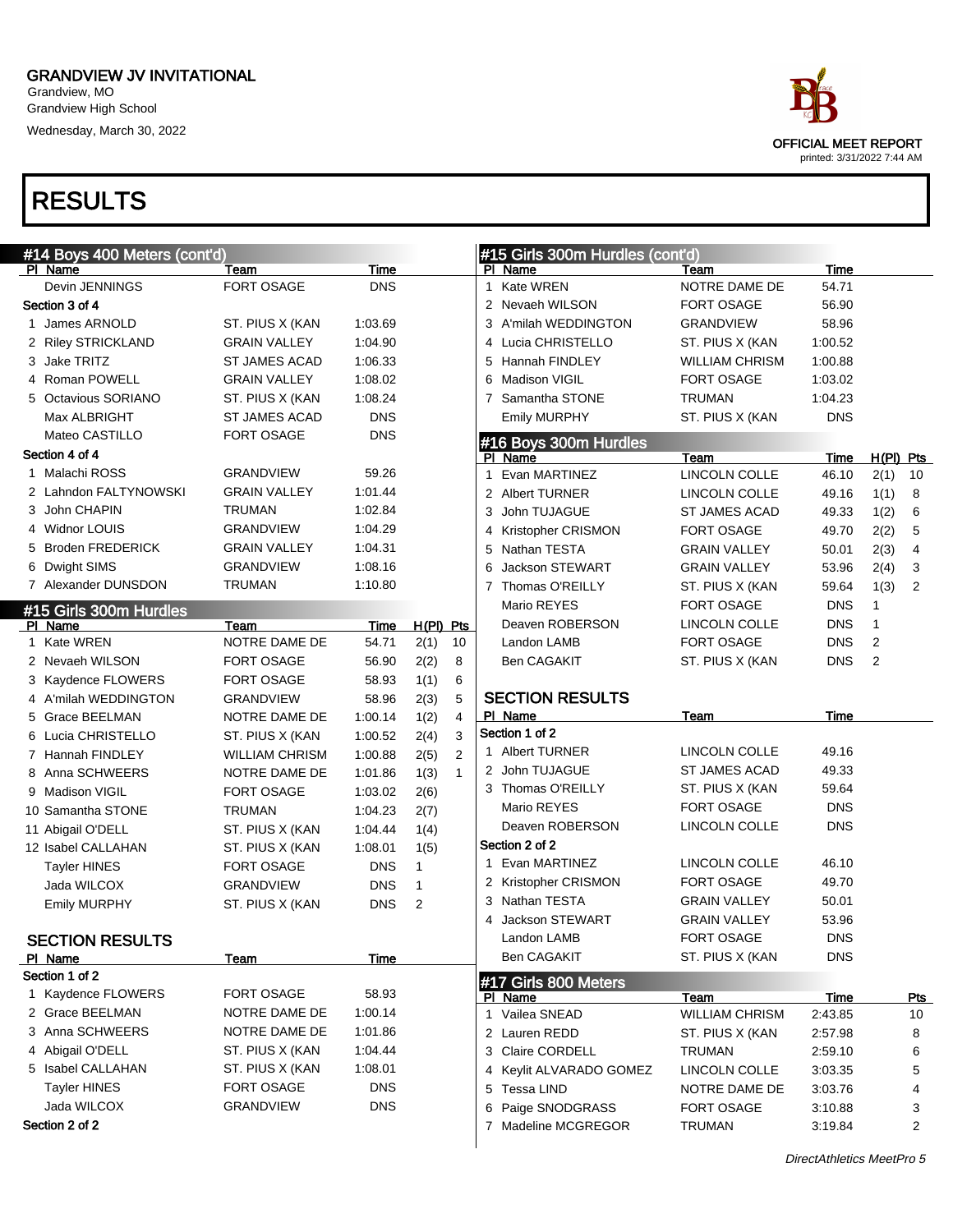Grandview, MO Grandview High School Wednesday, March 30, 2022

|   | #17 Girls 800 Meters (cont'd) |                       |            |                | #19 Girls 200 Meters (cont'd) |                           |            |             |              |
|---|-------------------------------|-----------------------|------------|----------------|-------------------------------|---------------------------|------------|-------------|--------------|
|   | PI Name                       | Team                  | Time       | Pts            | PI Name                       | Team                      | Time       | $H(PI)$ Pts |              |
|   | 8 Lola CLARK                  | LINCOLN COLLE         | 3:28.00    | 1              | 8 McKenzie ESTES              | <b>FORT OSAGE</b>         | 31.28 (NW) | 4(2)        | $\mathbf{1}$ |
|   | 9 Sophia JOHNSON              | ST. PIUS X (KAN       | 3:32.33    |                | 9 Romi STUBBS                 | <b>ST JAMES ACAD</b>      | 31.81 (NW) | 5(1)        |              |
|   | 10 Shyanne PYATT              | WILLIAM CHRISM        | 3:35.12    |                | 10 Nnenna ANIKWE              | ST. PIUS X (KAN           | 31.99 (NW) | 4(3)        |              |
|   | 11 Krislyn HONEYCUTT          | <b>GRANDVIEW</b>      | 3:39.94    |                | 11 Gabby HARVEY               | GRANDVIEW                 | 32.02 (NW) | 3(4)        |              |
|   | 12 Valerie HOLGUIN            | ST. PIUS X (KAN       | 3:41.40    |                | 12 Daniela OBI                | <b>TRUMAN</b>             | 32.29 (NW) | 5(2)        |              |
|   | 13 Ellianna LOVELAND          | NOTRE DAME DE         | 3:49.36    |                | 13 Violet L'ESPERANCE         | ST JAMES ACAD             | 32.57 (NW) | 5(3)        |              |
|   | 14 Denali SANCHEZ-BENCOMO     | NOTRE DAME DE         | 3:56.48    |                | 14 Suzanne SADE               | NOTRE DAME DE 32.62 (NW)  |            | 2(2)        |              |
|   | 15 Celia HANSEN               | ST. PIUS X (KAN       | 3:59.73    |                | 15 Johanna WOHLGEMUTH         | WILLIAM CHRISM 33.09 (NW) |            | 1(3)        |              |
|   | 16 Jasmine GALEAS             | WILLIAM CHRISM        | 4:06.77    |                | 16 Promise SPENCER            | WILLIAM CHRISM 33.10 (NW) |            | 2(3)        |              |
|   | 17 Kendra DOYLE               | <b>ST. MICHAEL TH</b> | 4:38.64    |                | 17 Tylynn GABLE               | LINCOLN COLLE             | 33.24 (NW) | 3(5)        |              |
|   | <b>Gisellye TORRES</b>        | WILLIAM CHRISM        | <b>DNS</b> |                | 18 Georgia KUNTZ              | NOTRE DAME DE 33.37 (NW)  |            | 3(6)        |              |
|   | <b>Isabelle MORROW</b>        | <b>FORT OSAGE</b>     | <b>DNS</b> |                | 19 Keily HAUER                | ST JAMES ACAD             | 33.84 (NW) | 3(7)        |              |
|   | Paris HAMILTON                | <b>TRUMAN</b>         | <b>DNS</b> |                | 20 Nyla JAMES                 | WILLIAM CHRISM 34.00 (NW) |            | 3(8)        |              |
|   |                               |                       |            |                | 21 Keya BUTLER                | <b>GRAIN VALLEY</b>       | 34.04 (NW) | 4(4)        |              |
|   | #18 Boys 800 Meters           |                       |            |                | 22 Molly HOWE                 | <b>ST JAMES ACAD</b>      | 34.10 (NW) | 5(4)        |              |
|   | PI Name                       | Team                  | Time       | <b>Pts</b>     | 23 Celsi COFFEY               | <b>GRAIN VALLEY</b>       | 34.33 (NW) | 5(5)        |              |
|   | 1 Truman MEDINA               | LINCOLN COLLE         | 2:19.21    | 10             | 24 Skylar HALL                | <b>GRAIN VALLEY</b>       | 34.35 (NW) | 5(6)        |              |
|   | 2 Vincent WILKINS             | <b>GRAIN VALLEY</b>   | 2:25.77    | 8              | 25 Kendall TORRES             | NOTRE DAME DE 35.89 (NW)  |            | 1(4)        |              |
|   | 3 Roman GARCAI                | LINCOLN COLLE         | 2:25.90    | 6              | 26 DaiKari EDWARDS            | <b>GRANDVIEW</b>          | 36.47 (NW) | 4(5)        |              |
|   | 4 Alec LOPEZ                  | ST. MICHAEL TH        | 2:32.66    | 5              | 27 Ava PAMMENTER              | NOTRE DAME DE 36.48 (NW)  |            | 2(4)        |              |
|   | 5 Luke TOMC                   | ST. PIUS X (KAN       | 2:32.69    | 4              | <b>Brianna AVILES</b>         | <b>FORT OSAGE</b>         | DNS (NW)   | 4           |              |
|   | 6 Jason HALL                  | ST. PIUS X (KAN       | 2:34.68    | 3              | Phoenix THOMPSON              | <b>FORT OSAGE</b>         | DNS (NW)   | 2           |              |
|   | 7 KC CULBERTSON               | <b>FORT OSAGE</b>     | 2:36.90    | $\overline{2}$ | Melahnia FRANCISES            | WILLIAM CHRISM            | DNS (NW)   | 4           |              |
|   | 8 Anthony CORDRAY             | <b>TRUMAN</b>         | 2:38.35    | 1              | Jha-Di WESTON                 | <b>GRANDVIEW</b>          | DNS (NW)   | 1           |              |
| 9 | Jacob OBERRIEDER              | <b>ST JAMES ACAD</b>  | 2:39.28    |                | Jada COOPER                   | <b>GRAIN VALLEY</b>       | DNS (NW)   | 4           |              |
|   | 10 Colton ESHLEMAN            | <b>FORT OSAGE</b>     | 2:39.82    |                | De'Ann BENJAMIN               | <b>TRUMAN</b>             | DNS (NW)   | 5           |              |
|   | 11 George DISCIACCA           | ST. PIUS X (KAN       | 2:40.78    |                | Raniah MCAFEE                 | <b>TRUMAN</b>             | DNS (NW)   | 5           |              |
|   | 12 Paul SMITH                 | <b>WILLIAM CHRISM</b> | 2:41.56    |                |                               |                           |            |             |              |
|   | 13 Max LEE                    | <b>TRUMAN</b>         | 2:42.06    |                | <b>SECTION RESULTS</b>        |                           |            |             |              |
|   | 14 Wyatt SCHULTE              | <b>ST. MICHAEL TH</b> | 2:44.01    |                | PI Name                       | Team                      | Time       |             |              |
|   | 15 Jayden EDEN                | <b>WILLIAM CHRISM</b> | 2:44.17    |                | Section 1 of 5                |                           |            | Wind: (NW)  |              |
|   | 16 Ross FIORELLO              | <b>TRUMAN</b>         | 2:53.06    |                | 1 Lauren WALDRON              | ST. PIUS X (KAN           | 28.19      |             |              |
|   | 17 Cody CASTOR                | ST. PIUS X (KAN       | 3:02.23    |                | 2 Audrey VERKLER              | LINCOLN COLLE             | 30.41      |             |              |
|   | <b>Brett WININGAR</b>         | FORT OSAGE            | <b>DNS</b> |                | Johanna WOHLGEMUTH<br>3       | <b>WILLIAM CHRISM</b>     | 33.09      |             |              |
|   | <b>Steven RANDALL</b>         | <b>GRANDVIEW</b>      | <b>DNS</b> |                | 4 Kendall TORRES              | NOTRE DAME DE             | 35.89      |             |              |
|   | Dalton HOLMES                 | TRUMAN                | <b>DNS</b> |                | Jha-Di WESTON                 | GRANDVIEW                 | <b>DNS</b> |             |              |
|   |                               |                       |            |                | Section 2 of 5                |                           |            | Wind: (NW)  |              |
|   | #19 Girls 200 Meters          |                       |            |                | 1 Nhyree REED                 | LINCOLN COLLE             | 29.31      |             |              |
|   | PI Name                       | Team                  | Time       | H(PI) Pts      | 2 Suzanne SADE                | NOTRE DAME DE             | 32.62      |             |              |
|   | 1 Lauren WALDRON              | ST. PIUS X (KAN       | 28.19 (NW) | 1(1)<br>10     | 3 Promise SPENCER             | <b>WILLIAM CHRISM</b>     | 33.10      |             |              |
|   | 2 Paige FRANKS                | FORT OSAGE            | 28.93 (NW) | 3(1)<br>8      | 4 Ava PAMMENTER               | NOTRE DAME DE             | 36.48      |             |              |
|   | 3 Nhyree REED                 | LINCOLN COLLE         | 29.31 (NW) | 6<br>2(1)      | Phoenix THOMPSON              | <b>FORT OSAGE</b>         | <b>DNS</b> |             |              |
|   | 4 Raven BUCKLES               | <b>GRANDVIEW</b>      | 29.64 (NW) | 5<br>4(1)      | Section 3 of 5                |                           |            | Wind: (NW)  |              |
|   | 5 Gracelyn MADDOX             | ST. PIUS X (KAN       | 29.82 (NW) | 3(2)<br>4      | 1 Paige FRANKS                | FORT OSAGE                | 28.93      |             |              |
|   | 6 Audrey VERKLER              | LINCOLN COLLE         | 30.41 (NW) | 3<br>1(2)      | 2 Gracelyn MADDOX             | ST. PIUS X (KAN           | 29.82      |             |              |
|   | 7 Ta'Yon MCCOY                | LINCOLN COLLE         | 30.93 (NW) | 2<br>3(3)      | 3 Ta'Yon MCCOY                | LINCOLN COLLE             | 30.93      |             |              |
|   |                               |                       |            |                |                               |                           |            |             |              |

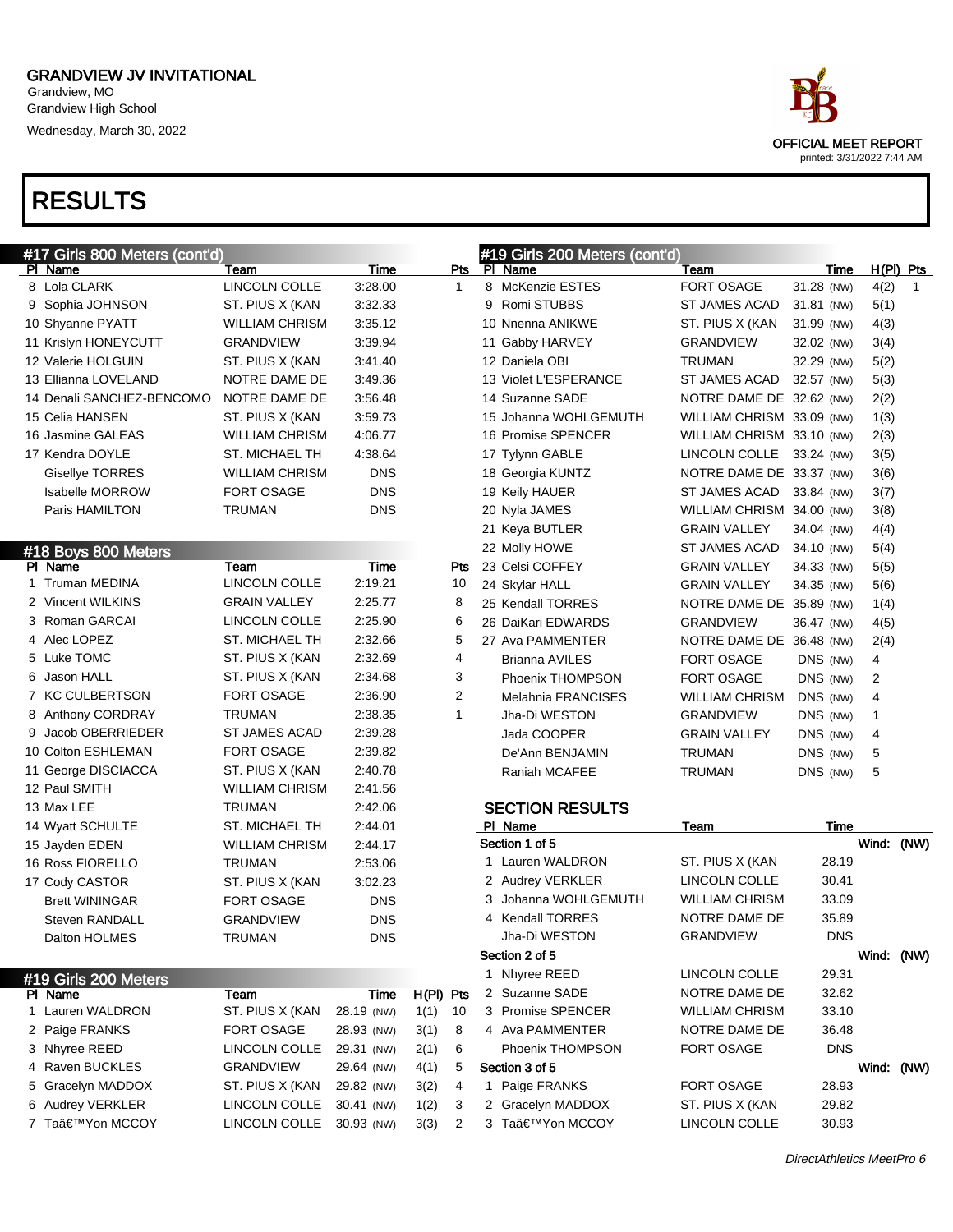Grandview, MO Grandview High School Wednesday, March 30, 2022



| #19 Girls 200 Meters (cont'd) |                           |            |       |                |   | #20 Boys 200 Meters (cont'd) |                       |            |              |             |
|-------------------------------|---------------------------|------------|-------|----------------|---|------------------------------|-----------------------|------------|--------------|-------------|
| PI Name                       | Team                      | Time       |       |                |   | PI Name                      | Team                  | Time       |              | $H(PI)$ Pts |
| 4 Gabby HARVEY                | <b>GRANDVIEW</b>          | 32.02      |       |                |   | 22 Joseph FARNSWORTH         | <b>TRUMAN</b>         | 29.41 (NW) | 5(8)         |             |
| 5 Tylynn GABLE                | LINCOLN COLLE             | 33.24      |       |                |   | 23 Arrion CORNELIUS          | LINCOLN COLLE         | 30.64 (NW) | 4(5)         |             |
| 6 Georgia KUNTZ               | NOTRE DAME DE             | 33.37      |       |                |   | 24 Andrew SHAW               | ST. MICHAEL TH        | 34.16 (NW) | 2(3)         |             |
| 7 Keily HAUER                 | <b>ST JAMES ACAD</b>      | 33.84      |       |                |   | Roman TILLMON                | <b>FORT OSAGE</b>     | DNS (NW)   | $\mathbf{1}$ |             |
| 8 Nyla JAMES                  | <b>WILLIAM CHRISM</b>     | 34.00      |       |                |   | <b>Grant RASTORFER</b>       | <b>ST. MICHAEL TH</b> | DNS (NW)   | 2            |             |
| Section 4 of 5                |                           |            |       | Wind: (NW)     |   | Dwight SIMS                  | <b>GRANDVIEW</b>      | DNS (NW)   | 2            |             |
| 1 Raven BUCKLES               | <b>GRANDVIEW</b>          | 29.64      |       |                |   | Lavant JONES                 | <b>GRANDVIEW</b>      | DNS (NW)   | 3            |             |
| 2 McKenzie ESTES              | <b>FORT OSAGE</b>         | 31.28      |       |                |   | Nicolas LANDRETH             | ST. PIUS X (KAN       | DNS (NW)   | 3            |             |
| 3 Nnenna ANIKWE               | ST. PIUS X (KAN           | 31.99      |       |                |   | Zacuriah PAULSON             | <b>ST. MICHAEL TH</b> | DNS (NW)   | 3            |             |
| 4 Keya BUTLER                 | GRAIN VALLEY              | 34.04      |       |                |   | Mikai HILL                   | LINCOLN COLLE         | DNS (NW)   | 4            |             |
| 5 DaiKari EDWARDS             | GRANDVIEW                 | 36.47      |       |                |   | Xavier DOOLIN                | <b>LINCOLN COLLE</b>  | DNS (NW)   | 4            |             |
| <b>Brianna AVILES</b>         | <b>FORT OSAGE</b>         | <b>DNS</b> |       |                |   | <b>Dexter CURRY</b>          | <b>FORT OSAGE</b>     | DNS (NW)   | 4            |             |
| Melahnia FRANCISES            | <b>WILLIAM CHRISM</b>     | <b>DNS</b> |       |                |   |                              |                       |            |              |             |
| Jada COOPER                   | <b>GRAIN VALLEY</b>       | <b>DNS</b> |       |                |   | <b>SECTION RESULTS</b>       |                       |            |              |             |
| Section 5 of 5                |                           |            | Wind: | (NW)           |   | PI Name                      | Team                  | Time       |              |             |
| 1 Romi STUBBS                 | <b>ST JAMES ACAD</b>      | 31.81      |       |                |   | Section 1 of 5               |                       |            |              | Wind: (NW)  |
| 2 Daniela OBI                 | <b>TRUMAN</b>             | 32.29      |       |                |   | 1 Matthew STILL              | ST. PIUS X (KAN       | 27.11      |              |             |
| 3 Violet L'ESPERANCE          | <b>ST JAMES ACAD</b>      | 32.57      |       |                |   | 2 Jason WILSON               | <b>WILLIAM CHRISM</b> | 27.37      |              |             |
| 4 Molly HOWE                  | <b>ST JAMES ACAD</b>      | 34.10      |       |                |   | 3 Connor SKAHAN              | ST JAMES ACAD         | 27.66      |              |             |
| 5 Celsi COFFEY                | <b>GRAIN VALLEY</b>       | 34.33      |       |                |   | Roman TILLMON                | FORT OSAGE            | <b>DNS</b> |              |             |
| 6 Skylar HALL                 | <b>GRAIN VALLEY</b>       | 34.35      |       |                |   | Section 2 of 5               |                       |            |              | Wind: (NW)  |
| De'Ann BENJAMIN               | <b>TRUMAN</b>             | <b>DNS</b> |       |                |   | 1 Danny RICHARDSON           | <b>GRANDVIEW</b>      | 24.46      |              |             |
| Raniah MCAFEE                 | <b>TRUMAN</b>             | <b>DNS</b> |       |                |   | 2 Ethan RYAN                 | <b>ST JAMES ACAD</b>  | 28.20      |              |             |
| #20 Boys 200 Meters           |                           |            |       |                |   | 3 Andrew SHAW                | ST. MICHAEL TH        | 34.16      |              |             |
| PI Name                       | Team                      | Time       |       | $H(PI)$ Pts    |   | <b>Grant RASTORFER</b>       | ST. MICHAEL TH        | <b>DNS</b> |              |             |
| 1 Danny RICHARDSON            | <b>GRANDVIEW</b>          | 24.46 (NW) | 2(1)  | 10             |   | Dwight SIMS                  | <b>GRANDVIEW</b>      | <b>DNS</b> |              |             |
| 2 Curtis HOLLOWAY             | <b>FORT OSAGE</b>         | 25.15 (NW) | 3(1)  | 8              |   | Section 3 of 5               |                       |            |              | Wind: (NW)  |
| 3 Widnor LOUIS                | <b>GRANDVIEW</b>          | 25.51 (NW) | 3(2)  | 6              |   | 1 Curtis HOLLOWAY            | <b>FORT OSAGE</b>     | 25.15      |              |             |
| 4 Ryan ROHR                   | <b>GRAIN VALLEY</b>       | 26.04 (NW) | 5(1)  | 5              |   | 2 Widnor LOUIS               | <b>GRANDVIEW</b>      | 25.51      |              |             |
| 5 Aiden ORTH                  | TRUMAN                    | 26.06 (NW) | 5(2)  | $\overline{4}$ |   | 3 Davyne JONES               | LINCOLN COLLE         | 26.09      |              |             |
| 6 Gabriel BENSON              | TRUMAN                    | 26.08 (NW) | 5(3)  | 3              |   | 4 Landon LAMB                | <b>FORT OSAGE</b>     | 26.10      |              |             |
| 7 Davyne JONES                | LINCOLN COLLE             | 26.09 (NW) | 3(3)  | 2              |   | 5 Joseph RAGUSA              | ST. MICHAEL TH        | 29.35      |              |             |
| 8 Landon LAMB                 | <b>FORT OSAGE</b>         | 26.10 (NW) | 3(4)  | $\mathbf{1}$   |   | Lavant JONES                 | <b>GRANDVIEW</b>      | <b>DNS</b> |              |             |
| 9 Charlie DAVIS               | ST. PIUS X (KAN           | 27.00 (NW) | 4(1)  |                |   | Nicolas LANDRETH             | ST. PIUS X (KAN       | <b>DNS</b> |              |             |
| 10 Matthew STILL              | ST. PIUS X (KAN           | 27.11 (NW) | 1(1)  |                |   | Zacuriah PAULSON             | <b>ST. MICHAEL TH</b> | <b>DNS</b> |              |             |
| 11 Trace TAYLOR               | ST JAMES ACAD 27.12 (NW)  |            | 5(4)  |                |   | Section 4 of 5               |                       |            |              | Wind: (NW)  |
| 12 Jason WILSON               | WILLIAM CHRISM 27.37 (NW) |            | 1(2)  |                | 1 | <b>Charlie DAVIS</b>         | ST. PIUS X (KAN       | 27.00      |              |             |
| 13 Ta'Ron KING                | <b>GRAIN VALLEY</b>       | 27.38 (NW) | 5(5)  |                | 2 | Josiah FORTSON               | <b>GRANDVIEW</b>      | 27.69      |              |             |
| 14 Connor SKAHAN              | ST JAMES ACAD             | 27.66 (NW) | 1(3)  |                |   | 3 Jace PARKS                 | <b>GRAIN VALLEY</b>   | 28.01      |              |             |
| 15 Josiah FORTSON             | GRANDVIEW                 | 27.69 (NW) | 4(2)  |                |   | 4 Will BURCHARD              | <b>ST JAMES ACAD</b>  | 28.18      |              |             |
| 16 Alex OSBORN                | <b>GRAIN VALLEY</b>       | 28.00 (NW) | 5(6)  |                |   | 5 Arrion CORNELIUS           | LINCOLN COLLE         | 30.64      |              |             |
| 17 Jace PARKS                 | <b>GRAIN VALLEY</b>       | 28.01 (NW) | 4(3)  |                |   | Mikai HILL                   | LINCOLN COLLE         | <b>DNS</b> |              |             |
| 18 Will BURCHARD              | ST JAMES ACAD             | 28.18 (NW) | 4(4)  |                |   | Xavier DOOLIN                | LINCOLN COLLE         | <b>DNS</b> |              |             |
| 19 Ethan RYAN                 | ST JAMES ACAD             | 28.20 (NW) | 2(2)  |                |   | Dexter CURRY                 | FORT OSAGE            | <b>DNS</b> |              |             |
| 20 Laithan MOORE              | TRUMAN                    | 28.51 (NW) | 5(7)  |                |   | Section 5 of 5               |                       |            |              | Wind: (NW)  |
| 21 Joseph RAGUSA              | ST. MICHAEL TH            | 29.35 (NW) | 3(5)  |                |   | 1 Ryan ROHR                  | <b>GRAIN VALLEY</b>   | 26.04      |              |             |
|                               |                           |            |       |                |   |                              |                       |            |              |             |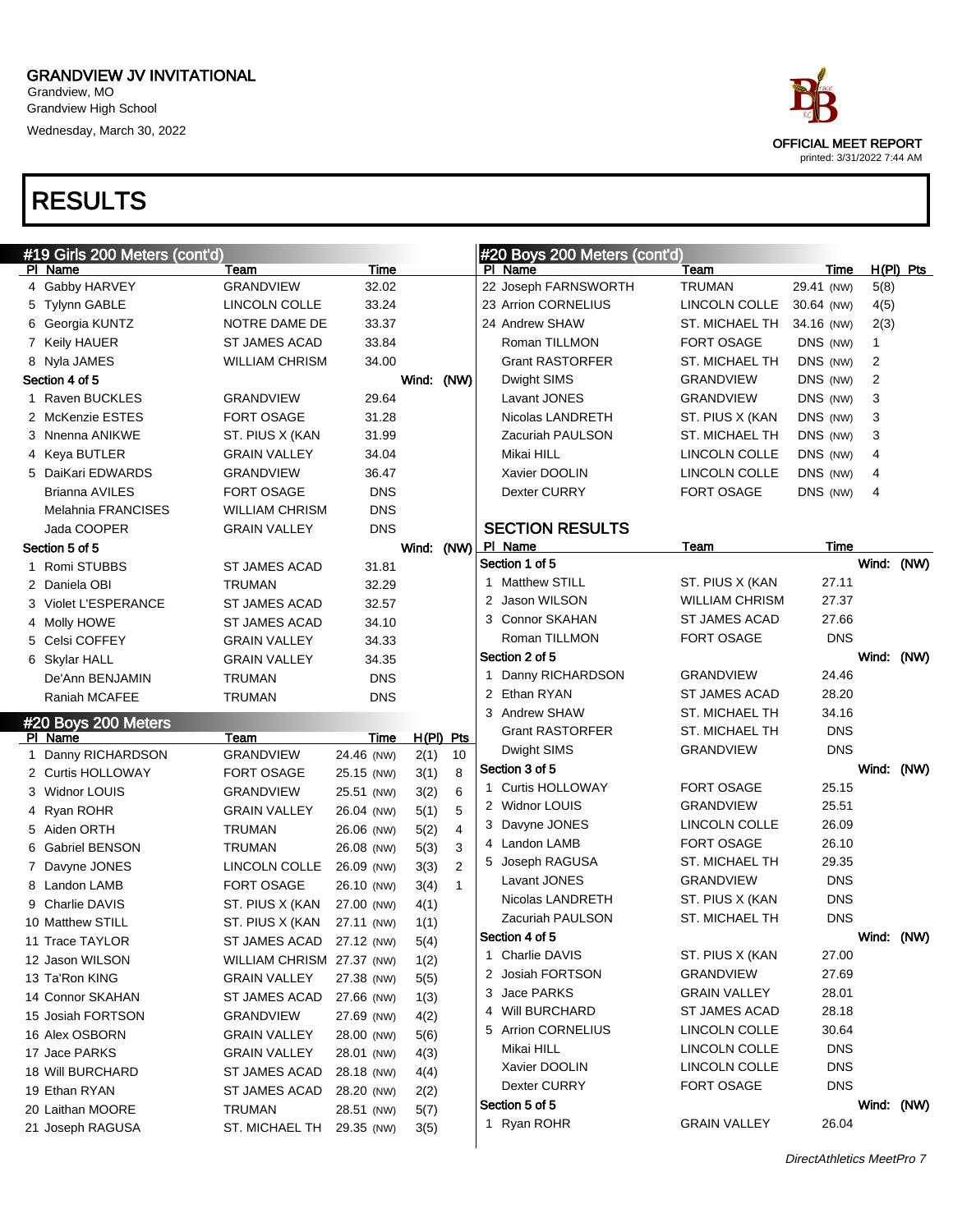Grandview, MO Grandview High School Wednesday, March 30, 2022

### RESULTS

| #20 Boys 200 Meters (cont'd) |                       |                      |            |     |  |  |  |  |  |  |
|------------------------------|-----------------------|----------------------|------------|-----|--|--|--|--|--|--|
| PI                           | Name                  | Team                 | Time       |     |  |  |  |  |  |  |
| 2                            | Aiden ORTH            | <b>TRUMAN</b>        | 26.06      |     |  |  |  |  |  |  |
| 3                            | <b>Gabriel BENSON</b> | <b>TRUMAN</b>        | 26.08      |     |  |  |  |  |  |  |
| 4                            | <b>Trace TAYLOR</b>   | <b>ST JAMES ACAD</b> | 27.12      |     |  |  |  |  |  |  |
| 5                            | Ta'Ron KING           | <b>GRAIN VALLEY</b>  | 27.38      |     |  |  |  |  |  |  |
|                              | 6 Alex OSBORN         | <b>GRAIN VALLEY</b>  | 28.00      |     |  |  |  |  |  |  |
| 7                            | Laithan MOORE         | <b>TRUMAN</b>        | 28.51      |     |  |  |  |  |  |  |
| 8                            | Joseph FARNSWORTH     | <b>TRUMAN</b>        | 29.41      |     |  |  |  |  |  |  |
|                              | #21 Girls 3200 Meters |                      |            |     |  |  |  |  |  |  |
| ΡI                           | Name                  | Team                 | Time       | Pts |  |  |  |  |  |  |
| 1                            | Olivia SIEFKER        | FORT OSAGE           | 13:25.19   | 10  |  |  |  |  |  |  |
| 2                            | <b>Riley FILMORE</b>  | <b>FORT OSAGE</b>    | 13:43.90   | 8   |  |  |  |  |  |  |
| 3                            | Mary SCHUMM           | NOTRE DAME DE        | 14:19.99   | 6   |  |  |  |  |  |  |
| 4                            | Megan KELLEY          | NOTRE DAME DE        | 14:21.83   | 5   |  |  |  |  |  |  |
| 5                            | Grace ST. PETER       | NOTRE DAME DE        | 14:40.45   | 4   |  |  |  |  |  |  |
|                              | 6 Zoey CHAMBERS       | NOTRE DAME DE        | 14:48.23   | 3   |  |  |  |  |  |  |
|                              | #22 Boys 3200 Meters  |                      |            |     |  |  |  |  |  |  |
| PI                           | Name                  | <b>Team</b>          | Time       | Pts |  |  |  |  |  |  |
| 1                            | Jordan JAMIS          | <b>FORT OSAGE</b>    | 11:46.42   | 10  |  |  |  |  |  |  |
| 2                            | Jayden LEYVA          | <b>ST JAMES ACAD</b> | 12:23.74   | 8   |  |  |  |  |  |  |
|                              | 3 Alexander NICHOLS   | <b>TRUMAN</b>        | 14:27.75   | 6   |  |  |  |  |  |  |
|                              | John CRUMP            | <b>TRUMAN</b>        | <b>DNS</b> |     |  |  |  |  |  |  |
|                              | <b>Ty SANDERS</b>     | <b>GRAIN VALLEY</b>  | <b>DNS</b> |     |  |  |  |  |  |  |
|                              | <b>Boys High Jump</b> |                      |            |     |  |  |  |  |  |  |
| ΡI                           | Name                  | Team                 | Mark       | Pts |  |  |  |  |  |  |

| ΡI<br>Name            | eam                  | Mark              | Pts |
|-----------------------|----------------------|-------------------|-----|
| Calan WRIGHT<br>1     | <b>GRANDVIEW</b>     | 1.63m             | 10  |
| 2J Thomas O'REILLY    | ST. PIUS X (KAN      | 1.57m             | 8   |
| 3J Andrue WILLIAMS    | <b>GRAIN VALLEY</b>  | 1.57m             | 6   |
| 4J Tyler MELTON       | <b>GRAIN VALLEY</b>  | 1.52m             | 3.5 |
| 4J Nathan TESTA       | <b>GRAIN VALLEY</b>  | 1.52m             | 3.5 |
| 4J Noah HORNBACK      | <b>ST JAMES ACAD</b> | 1.52m             | 3.5 |
| 4J Kristopher CRISMON | <b>FORT OSAGE</b>    | 1.52m             | 3.5 |
| 8J Maurice JENNINGS   | <b>GRANDVIEW</b>     | 1.52m             | 1   |
| Aidan DREILING<br>9   | <b>ST JAMES ACAD</b> | 1.47m             |     |
| Noah ROSENBAUM<br>9   | <b>TRUMAN</b>        | 1.47m             |     |
| Joseph PETERSON<br>9  | <b>FORT OSAGE</b>    | 1.47m             |     |
| 12 Anthony WALKER     | <b>GRANDVIEW</b>     | 1.42m             |     |
| 12 Lavant JONES       | <b>GRANDVIEW</b>     | 1.42m             |     |
| 12 Dylan ZELLER       | <b>ST JAMES ACAD</b> | 1.42m             |     |
| 15 Riley STRICKLAND   | <b>GRAIN VALLEY</b>  | 1.37 <sub>m</sub> |     |
| Ben JOHNSON           | ST JAMES ACAD        | NΗ                |     |
| James ARNOLD          | ST. PIUS X (KAN      | <b>DNS</b>        |     |
|                       |                      |                   |     |

#### #28 Girls High Jump PI Name **Team Team Mark Pts**

| 1. | Isabelle SALSMAN      | <b>GRAIN VALLEY</b> | 1.42m             | 10   |
|----|-----------------------|---------------------|-------------------|------|
|    | 2 Chloe ALLEN         | <b>TRUMAN</b>       | 1.27m             | 5.75 |
|    | 2 Jordin MCGEE        | GRANDVIEW           | 1.27 <sub>m</sub> | 5.75 |
| 2  | Megan DAVIES          | <b>GRAIN VALLEY</b> | 1.27m             | 5.75 |
| 2  | Abigail COLLINS       | <b>GRAIN VALLEY</b> | 1.27m             | 5.75 |
| 6  | Jossie WESSINGER      | ST. PIUS X (KAN     | 1.22m             | 3    |
|    | Nina MANGE            | ST. PIUS X (KAN     | NΗ                |      |
|    | <b>Tayler HINES</b>   | <b>FORT OSAGE</b>   | NH                |      |
|    | Michaela WASHINGTON   | <b>GRANDVIEW</b>    | <b>NH</b>         |      |
|    | Makenna MULLEN        | <b>GRAIN VALLEY</b> | NH                |      |
|    | Alexia PORTER         | <b>GRANDVIEW</b>    | NH                |      |
|    | Lucia CHRISTELLO      | ST. PIUS X (KAN     | NH                |      |
|    | Madonna DIMARTINO     | ST. PIUS X (KAN     | <b>NH</b>         |      |
|    | Kennedi ROSS          | <b>GRANDVIEW</b>    | NH                |      |
|    | <b>Brooklynn ROSS</b> | GRANDVIEW           | NH                |      |
|    | Abigail BAINTER       | <b>TRUMAN</b>       | <b>DNS</b>        |      |
|    | Hannah ROBERTS        | <b>FORT OSAGE</b>   | <b>DNS</b>        |      |
|    | Caroline WEBER        | NOTRE DAME DE       | <b>DNS</b>        |      |
|    | Zoey MARSHALL         | NOTRE DAME DE       | <b>DNS</b>        |      |
|    | Chloe ADAMS           | <b>TRUMAN</b>       | <b>DNS</b>        |      |

#### #30 Girls Pole Vault

| PI             | Name                                     | <b>Team</b>           | Mark              | Pts            |
|----------------|------------------------------------------|-----------------------|-------------------|----------------|
| 1              | Jayden HERL                              | TRUMAN                | 2.36m             | 10             |
| 2              | Na'Kya HAWKINS                           | GRANDVIEW             | 2.21 <sub>m</sub> | $\overline{7}$ |
| $\overline{2}$ | Ellie STAHL                              | <b>GRAIN VALLEY</b>   | 2.21 <sub>m</sub> | $\overline{7}$ |
| 4              | Lillian DUNCAN                           | FORT OSAGE            | 2.05 <sub>m</sub> | 5              |
|                | 5J Morgan DARLING                        | <b>GRAIN VALLEY</b>   | 2.05 <sub>m</sub> | 4              |
| 6              | Alana LITTLE EAGLE-SPICER WILLIAM CHRISM |                       | 1.91 <sub>m</sub> | 3              |
| 7              | Promise BUNDY                            | FORT OSAGE            | 1.90m             | 2              |
|                | Nia COLEMAN                              | GRANDVIEW             | NH                |                |
|                | Hannah ROBERTS                           | FORT OSAGE            | <b>NH</b>         |                |
|                | Deriyah RICHARDSON                       | GRANDVIEW             | <b>NH</b>         |                |
|                | Avery PANKEY                             | ST JAMES ACAD         | <b>NH</b>         |                |
|                | Alexia PORTER                            | <b>GRANDVIEW</b>      | <b>NH</b>         |                |
|                | Phylicia PHILLIPS                        | GRANDVIEW             | <b>NH</b>         |                |
|                | Ella MACDONALD                           | <b>WILLIAM CHRISM</b> | <b>NH</b>         |                |
|                | Chloe ADAMS                              | <b>TRUMAN</b>         | <b>NH</b>         |                |
|                | Mary LUECKENOTTE                         | ST. PIUS X (KAN       | <b>NH</b>         |                |
|                | Peyton FRIESZ                            | <b>FORT OSAGE</b>     | <b>NH</b>         |                |
|                | Emilia HILL                              | <b>WILLIAM CHRISM</b> | <b>NH</b>         |                |
|                | Brooke CHIRPICH                          | ST. PIUS X (KAN       | <b>NH</b>         |                |
|                | Gabby MULLER                             | <b>TRUMAN</b>         | <b>NH</b>         |                |
|                | Chloe ALLEN                              | <b>TRUMAN</b>         | <b>NH</b>         |                |
|                | <b>Isabelle POCOCK</b>                   | <b>WILLIAM CHRISM</b> | <b>DNS</b>        |                |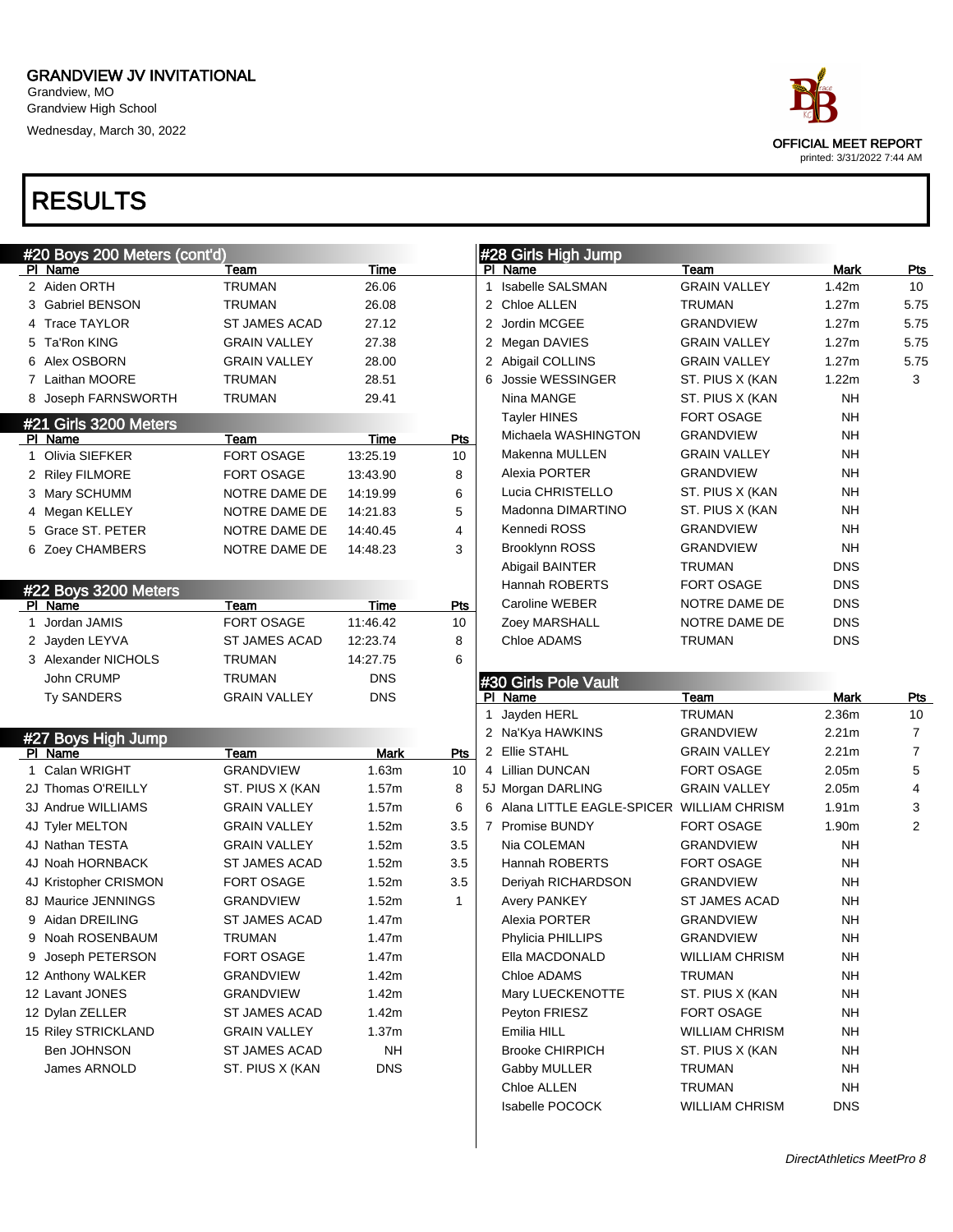Grandview High School Wednesday, March 30, 2022



|   | #31 Boys Long Jump    |                       |               |            |                |                |   | #31 Boys Long Jump (cont'd)                 |                                |              |                |    |
|---|-----------------------|-----------------------|---------------|------------|----------------|----------------|---|---------------------------------------------|--------------------------------|--------------|----------------|----|
|   | PI Name               | Team                  |               |            | Mark F(PI) Pts |                |   | PI Name                                     | Team                           | Mark         |                |    |
|   | 1 Ryver PEPPERS       | FORT OSAGE            | 5.60m (NW)    |            | 1(1)           | 10             |   | 6 Brandon LANEAR                            | <b>GRAIN VALLEY</b>            | 4.65m (NW)   |                |    |
|   | 2 Calan WRIGHT        | <b>GRANDVIEW</b>      | 5.40m (NW)    |            | 1(2)           | 8              |   | 7 Nicolas LANDRETH                          | ST. PIUS X (KAN                | 4.62m (NW)   |                |    |
|   | 3 Tyler MELTON        | GRAIN VALLEY          | 5.26m (NW)    |            | 2(1)           | 6              |   | 8 Danny RICHARDSON                          | <b>GRANDVIEW</b>               | 4.55m (NW)   |                |    |
| 4 | Raif GRAHAM           | <b>GRAIN VALLEY</b>   | 5.12m (NW)    |            | 2(2)           | 5              |   | 9 Rhylee DELTANG                            | ST. PIUS X (KAN                | 4.27m (NW)   |                |    |
|   | 5 Boston RAY          | <b>WILLIAM CHRISM</b> | 5.07m (NW)    |            | 1(3)           | 3.5            |   | 10 Charlie DAVIS                            | ST. PIUS X (KAN                | 4.02m (NW)   |                |    |
|   | 5 Raymond MCDONALD    | GRANDVIEW             | 5.07m (NW)    |            | 2(3)           | 3.5            |   | Maurice JENNINGS                            | <b>GRANDVIEW</b>               | DNS (NW)     |                |    |
|   | 7 Kaleb ALONZO        | GRANDVIEW             | 4.94m (NW)    |            | 2(4)           | $\overline{2}$ |   | Drake FORD                                  | <b>GRAIN VALLEY</b>            | DNS (NW)     |                |    |
|   | 8 Freddie SHEPARD     | TRUMAN                | 4.86m (NW)    |            | 1(4)           | 1              |   | #32 Girls Long Jump                         |                                |              |                |    |
|   | 9 Corbin LANDRUM      | GRANDVIEW             | 4.85m (NW)    |            | 1(5)           |                |   | PI Name                                     | Team                           | Mark         | $F(PI)$ Pts    |    |
|   | 10 Brayden KIRBY      | <b>TRUMAN</b>         | $4.83m$ (NW)  |            | 2(5)           |                | 1 | Lohany GALEAS MARQUEZ                       | <b>FORT OSAGE</b>              | 3.79m (NW)   | 2(1)           | 10 |
|   | 11 Dashawn SHANNON    | <b>WILLIAM CHRISM</b> | 4.82m (NW)    |            | 1(6)           |                |   | 2 Emma ROGLER                               | <b>ST JAMES ACAD</b>           | 3.74m (NW)   | 1(1)           | 8  |
|   | 12 Brandon LANEAR     | GRAIN VALLEY          | $4.65m$ (NW)  |            | 2(6)           |                |   | 3 Ra'nai NIEVES                             | LINCOLN COLLE                  | 3.69m (NW)   | 3(1)           | 6  |
|   | 13 Gavin SLOCUM       | <b>WILLIAM CHRISM</b> | 4.64 $m$ (NW) |            | 1(7)           |                | 4 | <b>Comfort DWEH</b>                         | <b>WILLIAM CHRISM</b>          | 3.68m (NW)   | 3(2)           | 5  |
|   | 14 Nicolas LANDRETH   | ST. PIUS X (KAN       | $4.62m$ (NW)  |            | 2(7)           |                | 5 | Analisa ALVEY                               | <b>ST JAMES ACAD</b>           | $3.63m$ (NW) | 3(3)           | 4  |
|   | 15 Nathaniel SMITH    | FORT OSAGE            | 4.60m (NW)    |            | 1(8)           |                | 6 | Jaliyah MCGEE                               | <b>GRANDVIEW</b>               | 3.62m (NW)   | 1(2)           | 3  |
|   | 16 Danny RICHARDSON   | <b>GRANDVIEW</b>      | 4.55m (NW)    |            | 2(8)           |                |   | 7 Mikayla STICKLER                          | <b>FORT OSAGE</b>              | $3.53m$ (NW) | 1(3)           | 2  |
|   | 17 Rhylee DELTANG     | ST. PIUS X (KAN       | 4.27m (NW)    |            | 2(9)           |                |   | 8 Abigail O'DELL                            | ST. PIUS X (KAN                | $3.52m$ (NW) | 3(4)           | 1  |
|   | 18 Charlie DAVIS      | ST. PIUS X (KAN       | $4.02m$ (NW)  |            | 2(10)          |                |   | 9 Aniya BYRD                                | LINCOLN COLLE                  | $3.51m$ (NW) | 2(2)           |    |
|   | 19 Iverson PALELEI    | TRUMAN                | 3.97m (NW)    |            | 1(9)           |                |   | 10 Daniela OBI                              | <b>TRUMAN</b>                  | 3.49m (NW)   | 3(5)           |    |
|   | Isiah WOODS           | <b>WILLIAM CHRISM</b> |               | ND (NW)    | $\mathbf{1}$   |                |   | 11 Brooklyn SPENCER                         | <b>GRAIN VALLEY</b>            | 3.48m (NW)   | 3(6)           |    |
|   | Maurice JENNINGS      | GRANDVIEW             |               | DNS (NW) 2 |                |                |   | 12 Allison SHIPP                            | <b>FORT OSAGE</b>              | 3.45m (NW)   | 1(4)           |    |
|   | <b>Kevesi PALELEI</b> | TRUMAN                | DNS (NW)      |            | $\overline{1}$ |                |   | 13 Teamaurie GRIMES                         | NOTRE DAME DE                  | $3.36m$ (NW) | 2(3)           |    |
|   | Deaven ROBERSON       | LINCOLN COLLE         | DNS (NW)      |            | $\overline{1}$ |                |   | 14 MaKyla DUNFIELD                          | <b>WILLIAM CHRISM</b>          | 3.29m (NW)   | 2(4)           |    |
|   | Drake FORD            | <b>GRAIN VALLEY</b>   |               | DNS (NW) 2 |                |                |   | 14 Sophy SAYKALLY                           | <b>ST JAMES ACAD</b>           | 3.29m (NW)   | 3(7)           |    |
|   |                       |                       |               |            |                |                |   | 16 Deriyah RICHARDSON                       | <b>GRANDVIEW</b>               | $3.24m$ (NW) | 1(5)           |    |
|   | <b>FLIGHT RESULTS</b> |                       |               |            |                |                |   | 17 McKinzy KIRKWOOD                         | <b>GRANDVIEW</b>               | 3.19m (NW)   | 1(6)           |    |
|   | PI Name               | Team                  |               | Mark       |                |                |   | 18 Brianna AVILES                           | <b>FORT OSAGE</b>              | 3.15m (NW)   | 2(5)           |    |
|   | Flight 1 of 2         |                       |               |            |                |                |   | 19 Nnenna ANIKWE                            | ST. PIUS X (KAN                | $3.14m$ (NW) | 2(6)           |    |
|   | 1 Ryver PEPPERS       | <b>FORT OSAGE</b>     | 5.60m (NW)    |            |                |                |   | 20 Kierra THOMAS                            | <b>GRANDVIEW</b>               | 3.07m (NW)   | 1(7)           |    |
|   | 2 Calan WRIGHT        | GRANDVIEW             | 5.40m (NW)    |            |                |                |   | 21 Georgia KUNTZ                            | NOTRE DAME DE                  | $3.04m$ (NW) | 1(8)           |    |
|   | 3 Boston RAY          | <b>WILLIAM CHRISM</b> | 5.07m (NW)    |            |                |                |   | 22 Elexis BOULDIN                           | <b>GRAIN VALLEY</b>            | 2.94m (NW)   | 3(8)           |    |
|   | 4 Freddie SHEPARD     | TRUMAN                | 4.86m (NW)    |            |                |                |   | 23 Violet L'ESPERANCE                       | <b>ST JAMES ACAD</b>           | 2.85m (NW)   | 2(7)           |    |
|   | 5 Corbin LANDRUM      | GRANDVIEW             | 4.85m (NW)    |            |                |                |   | 24 Alana LITTLE EAGLE-SPICER WILLIAM CHRISM |                                | $2.83m$ (NW) | 1(9)           |    |
|   | 6 Dashawn SHANNON     | WILLIAM CHRISM        | 4.82m (NW)    |            |                |                |   | 24 Elise GORING                             | ST. MICHAEL TH                 | $2.83m$ (NW) | 2(8)           |    |
|   | 7 Gavin SLOCUM        | WILLIAM CHRISM        | 4.64m (NW)    |            |                |                |   | 26 Chloe ALLEN                              | <b>TRUMAN</b>                  | 2.82m (NW)   | 2(9)           |    |
|   | 8 Nathaniel SMITH     | FORT OSAGE            | 4.60m (NW)    |            |                |                |   | 27 Anna SCHWEERS                            | NOTRE DAME DE 2.51m (NW) 1(10) |              |                |    |
|   | 9 Iverson PALELEI     | TRUMAN                | 3.97m (NW)    |            |                |                |   | 28 Pyper HARTIGAN                           | <b>GRAIN VALLEY</b>            | 2.43m (NW)   | 3(9)           |    |
|   | Isiah WOODS           | WILLIAM CHRISM        |               | ND (NW)    |                |                |   | <b>Cherish DIAMOND</b>                      | <b>GRANDVIEW</b>               | ND (NW)      | 2              |    |
|   | Kevesi PALELEI        | <b>TRUMAN</b>         | DNS (NW)      |            |                |                |   | A'milah WEDDINGTON                          | <b>GRANDVIEW</b>               | ND (NW)      | $\overline{1}$ |    |
|   | Deaven ROBERSON       | LINCOLN COLLE         | DNS (NW)      |            |                |                |   | Amon NWODIKA                                | ST. PIUS X (KAN                | DNS (NW) 3   |                |    |
|   | Flight 2 of 2         |                       |               |            |                |                |   | Abigail BAINTER                             | <b>TRUMAN</b>                  | DNS (NW) 2   |                |    |
|   | 1 Tyler MELTON        | <b>GRAIN VALLEY</b>   | 5.26m (NW)    |            |                |                |   | Zoey MARSHALL                               | NOTRE DAME DE                  | DNS (NW) 1   |                |    |
|   | 2 Raif GRAHAM         | GRAIN VALLEY          | 5.12m (NW)    |            |                |                |   | Chloe ADAMS                                 | <b>TRUMAN</b>                  | DNS (NW) 2   |                |    |
|   | 3 Raymond MCDONALD    | GRANDVIEW             | 5.07m (NW)    |            |                |                |   | Damara WINDA                                | <b>TRUMAN</b>                  | DNS (NW)     | -3             |    |
|   | 4 Kaleb ALONZO        | GRANDVIEW             | 4.94m (NW)    |            |                |                |   | <b>Emily MURPHY</b>                         | ST. PIUS X (KAN                | DNS $(NW)$ 3 |                |    |
|   | 5 Brayden KIRBY       | TRUMAN                | 4.83m (NW)    |            |                |                |   |                                             |                                |              |                |    |
|   |                       |                       |               |            |                |                |   |                                             |                                |              |                |    |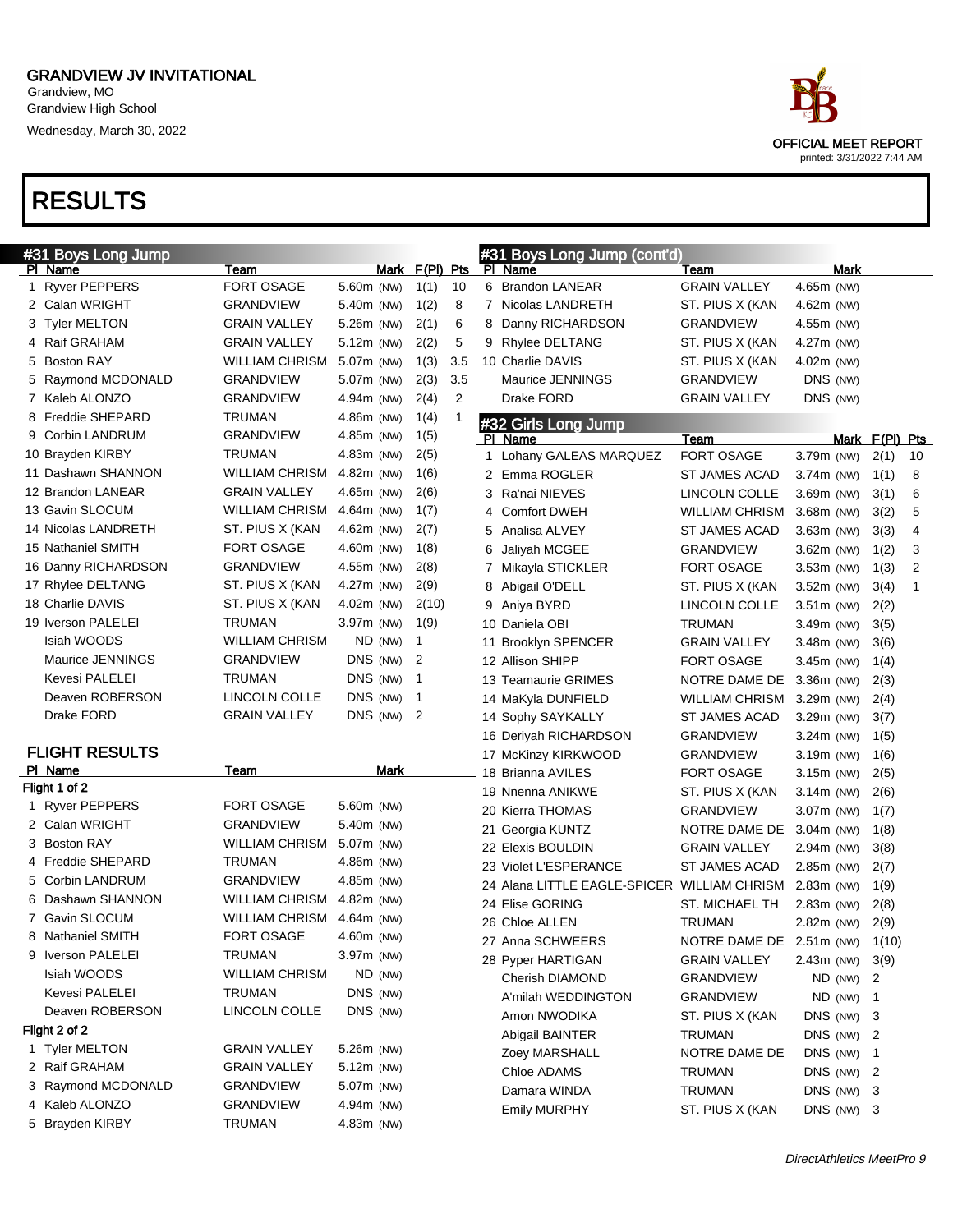Grandview, MO Grandview High School Wednesday, March 30, 2022

## OFFICIAL MEET REPORT printed: 3/31/2022 7:44 AM

|           | #32 Girls Long Jump (cont'd)               |                     |              |               |            | ŀ |
|-----------|--------------------------------------------|---------------------|--------------|---------------|------------|---|
|           | <b>FLIGHT RESULTS</b>                      |                     |              |               |            |   |
|           | PI Name                                    | <b>Team</b>         | <b>Mark</b>  |               |            |   |
|           | Flight 1 of 3                              |                     |              |               |            |   |
|           | 1 Emma ROGLER                              | ST JAMES ACAD       | $3.74m$ (NW) |               |            |   |
|           | 2 Jaliyah MCGEE                            | GRANDVIEW           | 3.62m (NW)   |               |            |   |
|           | 3 Mikayla STICKLER                         | <b>FORT OSAGE</b>   | $3.53m$ (NW) |               |            |   |
|           | 4 Allison SHIPP                            | <b>FORT OSAGE</b>   | $3.45m$ (NW) |               |            |   |
|           | 5 Deriyah RICHARDSON                       | GRANDVIEW           | 3.24m (NW)   |               |            |   |
|           | 6 McKinzy KIRKWOOD                         | GRANDVIEW           | 3.19m (NW)   |               |            |   |
|           | 7 Kierra THOMAS                            | <b>GRANDVIEW</b>    | 3.07m (NW)   |               |            |   |
|           | 8 Georgia KUNTZ                            | NOTRE DAME DE       | 3.04m (NW)   |               |            |   |
|           | 9 Alana LITTLE EAGLE-SPICER WILLIAM CHRISM |                     | 2.83m (NW)   |               |            |   |
|           | 10 Anna SCHWEERS                           | NOTRE DAME DE       | 2.51m (NW)   |               |            |   |
|           | A'milah WEDDINGTON                         | <b>GRANDVIEW</b>    | ND (NW)      |               |            |   |
|           | Zoey MARSHALL                              | NOTRE DAME DE       | DNS (NW)     |               |            |   |
|           | Flight 2 of 3                              |                     |              |               |            |   |
|           | 1 Lohany GALEAS MARQUEZ                    | <b>FORT OSAGE</b>   | 3.79m (NW)   |               |            |   |
|           | 2 Aniya BYRD                               | LINCOLN COLLE       | $3.51m$ (NW) |               |            |   |
|           | 3 Teamaurie GRIMES                         | NOTRE DAME DE       | 3.36m (NW)   |               |            | ľ |
|           | 4 MaKyla DUNFIELD                          | WILLIAM CHRISM      | 3.29m (NW)   |               |            |   |
|           | 5 Brianna AVILES                           | <b>FORT OSAGE</b>   | 3.15m (NW)   |               |            |   |
|           | 6 Nnenna ANIKWE                            | ST. PIUS X (KAN     | 3.14m (NW)   |               |            |   |
|           | 7 Violet L'ESPERANCE                       | ST JAMES ACAD       | 2.85m (NW)   |               |            |   |
|           | 8 Elise GORING                             | ST. MICHAEL TH      | 2.83m (NW)   |               |            |   |
|           | 9 Chloe ALLEN                              | <b>TRUMAN</b>       | 2.82m (NW)   |               |            |   |
|           | Cherish DIAMOND                            | <b>GRANDVIEW</b>    | ND (NW)      |               |            |   |
|           | Abigail BAINTER                            | TRUMAN              | DNS (NW)     |               |            |   |
|           | Chloe ADAMS                                | <b>TRUMAN</b>       | DNS (NW)     |               |            |   |
|           | Flight 3 of 3                              |                     |              |               |            | ľ |
|           | 1 Ra'nai NIEVES                            | LINCOLN COLLE       | 3.69m (NW)   |               |            |   |
|           | 2 Comfort DWEH                             | WILLIAM CHRISM      | 3.68m (NW)   |               |            |   |
|           | 3 Analisa ALVEY                            | ST JAMES ACAD       | 3.63m (NW)   |               |            |   |
|           | 4 Abigail O'DELL                           | ST. PIUS X (KAN     | 3.52m (NW)   |               |            |   |
|           | 5 Daniela OBI                              | <b>TRUMAN</b>       | 3.49m (NW)   |               |            |   |
|           | 6 Brooklyn SPENCER                         | <b>GRAIN VALLEY</b> | 3.48m (NW)   |               |            |   |
|           | 7 Sophy SAYKALLY                           | ST JAMES ACAD       | 3.29m (NW)   |               |            |   |
|           | 8 Elexis BOULDIN                           | <b>GRAIN VALLEY</b> | 2.94m (NW)   |               |            |   |
|           | 9 Pyper HARTIGAN                           | GRAIN VALLEY        | 2.43m (NW)   |               |            |   |
|           | Amon NWODIKA                               | ST. PIUS X (KAN     | DNS (NW)     |               |            |   |
|           | Damara WINDA                               | <b>TRUMAN</b>       | DNS (NW)     |               |            |   |
|           | Emily MURPHY                               | ST. PIUS X (KAN     | DNS (NW)     |               |            |   |
|           |                                            |                     |              |               |            |   |
| <u>PI</u> | #33 Boys Triple Jump<br>Name               | Team                |              | F(PI)<br>Mark | <u>Pts</u> |   |
| 1         | <b>Tyler MELTON</b>                        | <b>GRAIN VALLEY</b> | 11.37m (NW)  | 2(1)          | 10         |   |
| 2         | William PETERSON                           | <b>GRAIN VALLEY</b> | 11.07m (NW)  | 2(2)          | 8          |   |
| 3         | Raymond MCDONALD                           | GRANDVIEW           | 11.01m (NW)  | 1(1)          | 6          |   |
|           | 4 Alex SNODGRASS                           | FORT OSAGE          | 10.57m (NW)  | 1(2)          | 5          |   |
|           |                                            |                     |              |               |            |   |

|    | #33 Boys Triple Jump (cont'd) |                                 |                      |               |                  |                |
|----|-------------------------------|---------------------------------|----------------------|---------------|------------------|----------------|
|    | PI Name                       | Team                            |                      |               | Mark $F(PI)$ Pts |                |
|    | 5 Kaleb ALONZO                | GRANDVIEW                       | 10.13m (NW)          |               | 1(3)             | 4              |
|    | 6 Joseph PETERSON             | FORT OSAGE                      | 10.06m (NW)          |               | $1(4)$ 2.5       |                |
|    | 6 James ARNOLD                | ST. PIUS X (KAN                 | 10.06m (NW) 2(3) 2.5 |               |                  |                |
|    | 8 Brandon LANEAR              | <b>GRAIN VALLEY</b>             | $9.70m$ (NW) $2(4)$  |               |                  | $\overline{1}$ |
|    | 9 Tatum ETHERTON              | <b>TRUMAN</b>                   | 9.39m (NW)           |               | 1(5)             |                |
|    | 10 Matthew STILL              | ST. PIUS X (KAN 9.30m (NW) 2(5) |                      |               |                  |                |
|    | 11 Logan TRELOAR              | <b>TRUMAN</b>                   | $9.25m$ (NW) $2(6)$  |               |                  |                |
|    | 12 Corey HAGGERTY             | ST JAMES ACAD                   | 8.80m (NW)           |               | 1(6)             |                |
|    | Patrick DONNELLY              | ST JAMES ACAD                   |                      | ND (NW)       | 1                |                |
|    | K'von GOETZ                   | GRANDVIEW                       |                      | NM (NW)       | 2                |                |
|    | Raif GRAHAM                   | <b>GRAIN VALLEY</b>             |                      | $NM$ (NW) $2$ |                  |                |
|    | Gabriel BENSON                | TRUMAN                          |                      | $NM$ (NW) 2   |                  |                |
|    | Dashawn SHANNON               | WILLIAM CHRISM                  |                      | DNS (NW)      | 1                |                |
|    | <b>Ben CAGAKIT</b>            | ST. PIUS X (KAN                 |                      | DNS (NW)      | 1                |                |
|    |                               |                                 |                      |               |                  |                |
|    | <b>FLIGHT RESULTS</b>         |                                 |                      |               |                  |                |
|    | PI Name                       | Team                            |                      | Mark          |                  |                |
|    | Flight 1 of 2                 |                                 |                      |               |                  |                |
|    | Raymond MCDONALD<br>1         | GRANDVIEW                       | 11.01 $m$ (NW)       |               |                  |                |
|    | 2 Alex SNODGRASS              | FORT OSAGE                      | 10.57m (NW)          |               |                  |                |
|    | 3 Kaleb ALONZO                | GRANDVIEW                       | 10.13m (NW)          |               |                  |                |
|    | 4 Joseph PETERSON             | FORT OSAGE                      | 10.06m (NW)          |               |                  |                |
|    | 5 Tatum ETHERTON              | TRUMAN                          | 9.39m (NW)           |               |                  |                |
|    | 6 Corey HAGGERTY              | ST JAMES ACAD                   | 8.80m (NW)           |               |                  |                |
|    | Patrick DONNELLY              | ST JAMES ACAD                   |                      | ND (NW)       |                  |                |
|    | Dashawn SHANNON               | WILLIAM CHRISM                  | DNS (NW)             |               |                  |                |
|    | Ben CAGAKIT                   | ST. PIUS X (KAN                 | DNS (NW)             |               |                  |                |
|    | Flight 2 of 2                 |                                 |                      |               |                  |                |
|    | 1 Tyler MELTON                | GRAIN VALLEY                    | 11.37m (NW)          |               |                  |                |
|    | 2 William PETERSON            | GRAIN VALLEY                    | 11.07m (NW)          |               |                  |                |
|    | 3 James ARNOLD                | ST. PIUS X (KAN                 | 10.06m (NW)          |               |                  |                |
|    | 4 Brandon LANEAR              | GRAIN VALLEY                    | 9.70m (NW)           |               |                  |                |
|    | 5 Matthew STILL               | ST. PIUS X (KAN                 | $9.30m$ (NW)         |               |                  |                |
|    | 6 Logan TRELOAR               | TRUMAN                          | $9.25m$ (NW)         |               |                  |                |
|    | K'von GOETZ                   | GRANDVIEW                       |                      | NM (NW)       |                  |                |
|    | Raif GRAHAM                   | <b>GRAIN VALLEY</b>             |                      | NM (NW)       |                  |                |
|    | Gabriel BENSON                | TRUMAN                          |                      | NM (NW)       |                  |                |
|    | #34 Girls Triple Jump         |                                 |                      |               |                  |                |
| ΡI | Name                          | <u>Team</u>                     |                      | <u>Mark</u>   | <u>F(PI)</u>     | Pts            |
| 1  | Ra'nai NIEVES                 | LINCOLN COLLE                   | 9.49m (NW)           |               | 2(1)             | 10             |
|    | 2 Lyana WILKS                 | <b>GRANDVIEW</b>                | 9.45m (NW)           |               | 1(1)             | 8              |
|    | 3 Addisson GARDNER            | <b>TRUMAN</b>                   | 9.31m (NW)           |               | 1(2)             | 6              |
| ts | Michaela WASHINGTON<br>4      | GRANDVIEW                       | 9.26m (NW)           |               | 1(3)             | 5              |
|    | 5 Gracelyn MADDOX             | ST. PIUS X (KAN                 | $9.25m$ (NW)         |               | 1(4)             | 4              |
|    | 6 Nevaeh WILSON               | FORT OSAGE                      | 8.80m (NW)           |               | 2(2)             | 3              |
| 7  | Keinlee RINACKE               | FORT OSAGE                      | 8.72m (NW)           |               | 1(5)             | 2              |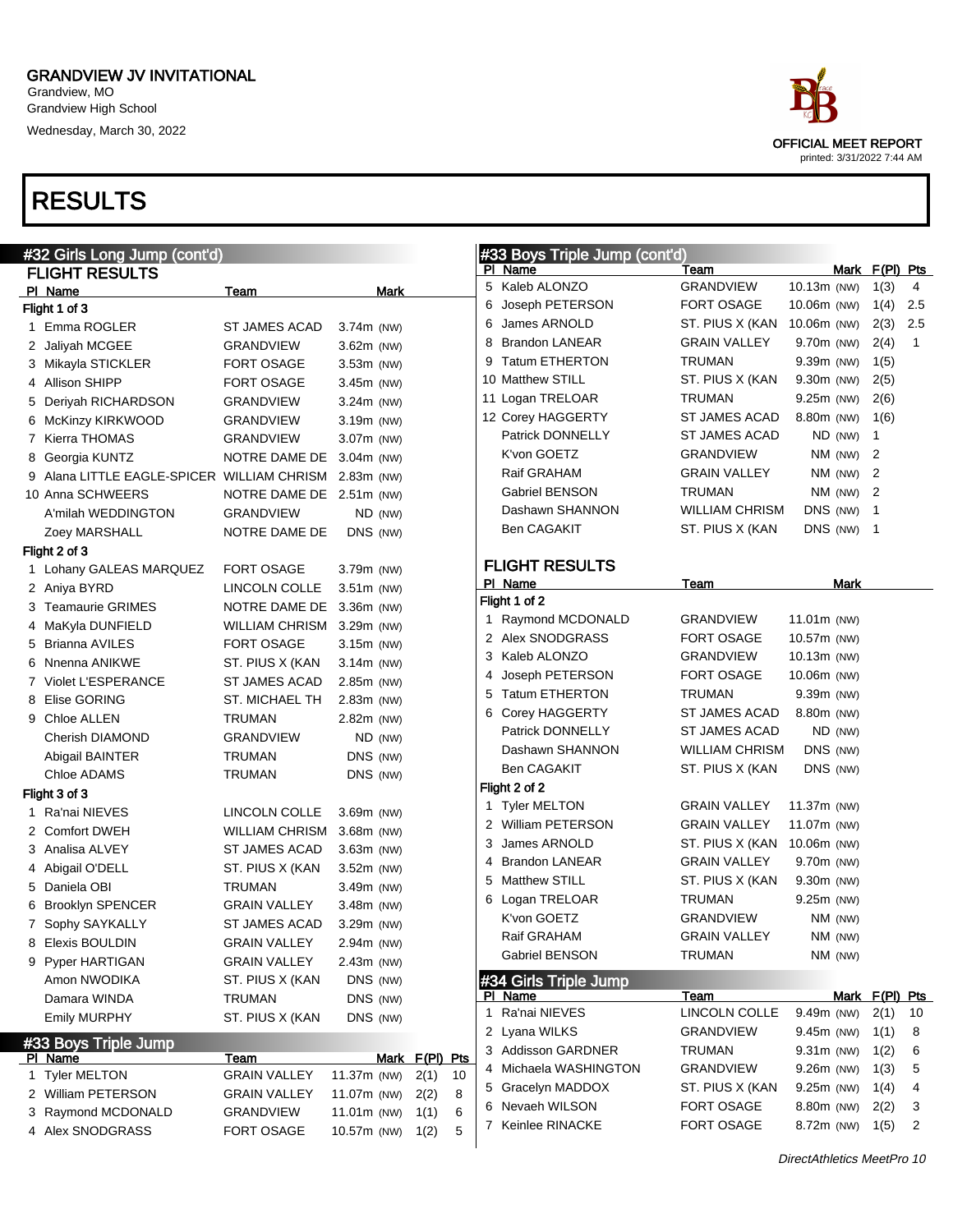Grandview, MO Grandview High School Wednesday, March 30, 2022

| #34 Girls Triple Jump (cont'd) |                          |              |                 |                          |              |   | #35 Boys Shot Put (cont'd)        |                       |                   |                |              |
|--------------------------------|--------------------------|--------------|-----------------|--------------------------|--------------|---|-----------------------------------|-----------------------|-------------------|----------------|--------------|
| PI Name                        | Team                     |              |                 | Mark F(PI) Pts           |              |   | PI Name                           | <b>Team</b>           |                   | Mark F(PI) Pts |              |
| 8 Jaliyah MCGEE                | <b>GRANDVIEW</b>         | 8.66m (NW)   |                 | 2(3)                     | $\mathbf{1}$ |   | 3 Anthony THOMPSON                | <b>FORT OSAGE</b>     | 11.27m            | 3(3)           | 6            |
| 9 Brooklyn SPENCER             | <b>GRAIN VALLEY</b>      | 8.57m (NW)   |                 | 2(4)                     |              | 4 | <b>Desmond TAYLOR</b>             | <b>GRANDVIEW</b>      | 11.07m            | 1(1)           | 5            |
| 9 Analisa ALVEY                | ST JAMES ACAD            | 8.57m (NW)   |                 | 2(4)                     |              |   | 5 Camden NELSON                   | <b>GRAIN VALLEY</b>   | 10.75m            | 3(4)           | 4            |
| 11 Makayla WHITWORTH           | LINCOLN COLLE            | 8.43m (NW)   |                 | 2(6)                     |              | 6 | Jeremiah WASHINGTON               | <b>GRANDVIEW</b>      | 10.61m            | 1(2)           | 3            |
| 12 Mikayla STICKLER            | FORT OSAGE               | 8.36m (NW)   |                 | 1(6)                     |              |   | 7 JP CONLEY                       | <b>ST JAMES ACAD</b>  | 10.39m            | 3(5)           | 2            |
| 13 Jossie WESSINGER            | ST. PIUS X (KAN          | 8.33m (NW)   |                 | 2(7)                     |              |   | 8 Gonzalo PADILLA                 | LINCOLN COLLE         | 10.21m            | 1(3)           | $\mathbf{1}$ |
| 14 Daniela OBI                 | TRUMAN                   | 8.31m (NW)   |                 | 1(7)                     |              | 9 | Isaac WOODWARD                    | <b>FORT OSAGE</b>     | 10.07m            | 1(4)           |              |
| 15 Izzi COBB                   | <b>FORT OSAGE</b>        | $7.81m$ (NW) |                 | 2(8)                     |              |   | 9 Noah MCANERNEY                  | <b>GRAIN VALLEY</b>   | 10.07m            | 3(6)           |              |
| 16 Pyper HARTIGAN              | <b>GRAIN VALLEY</b>      | 7.66m (NW)   |                 | 2(9)                     |              |   | 11 Jayveon ERVIN                  | <b>GRAIN VALLEY</b>   | 9.54m             | 3(7)           |              |
| 17 Samantha STONE              | TRUMAN                   | 7.57m (NW)   |                 | 2(10)                    |              |   | 12 Jacob BURKEY                   | <b>WILLIAM CHRISM</b> | 9.48m             | 3(8)           |              |
| Georgia KUNTZ                  | NOTRE DAME DE            | DNS (NW)     |                 | $\overline{1}$           |              |   | 12 Nguyen NGUYEN                  | LINCOLN COLLE         | 9.48m             | 3(8)           |              |
| Zoey MARSHALL                  | NOTRE DAME DE            | DNS (NW)     |                 | $\overline{\phantom{1}}$ |              |   | 14 John HATCHER                   | <b>GRANDVIEW</b>      | 9.39m             | 2(1)           |              |
| <b>Brooke CHIRPICH</b>         | ST. PIUS X (KAN          | DNS (NW)     |                 | $\overline{1}$           |              |   | 15 Sam MANIS                      | ST. PIUS X (KAN       | 9.33 <sub>m</sub> | 3(10)          |              |
| <b>Brooklynn ROSS</b>          | <b>GRANDVIEW</b>         | DNS (NW)     |                 | $\overline{1}$           |              |   | <b>16 Luke VANSITTERT</b>         | <b>TRUMAN</b>         | 9.14m             | 1(5)           |              |
| Elexis BOULDIN                 | <b>GRAIN VALLEY</b>      | DNS (NW) 2   |                 |                          |              |   | 17 Jakob BAILEY                   | LINCOLN COLLE         | 8.88m             | 2(2)           |              |
|                                |                          |              |                 |                          |              |   | 18 Max SHOOK                      | <b>TRUMAN</b>         | 8.70m             | 1(6)           |              |
| <b>FLIGHT RESULTS</b>          |                          |              |                 |                          |              |   | 19 Gabriel STIMAC                 | <b>ST JAMES ACAD</b>  | 8.04m             | 2(3)           |              |
| PI Name                        | Team                     |              | <b>Mark</b>     |                          |              |   | 20 Elijah HILL                    | <b>TRUMAN</b>         | 7.72m             | 1(7)           |              |
| Flight 1 of 2                  |                          |              |                 |                          |              |   | 21 Matthew KUCENIC                | <b>ST JAMES ACAD</b>  | 7.70m             | 2(4)           |              |
| 1 Lyana WILKS                  | <b>GRANDVIEW</b>         | 9.45m (NW)   |                 |                          |              |   | 22 Joe ARENA                      | ST. PIUS X (KAN       | 7.58m             | 2(5)           |              |
| 2 Addisson GARDNER             | TRUMAN                   | $9.31m$ (NW) |                 |                          |              |   | 23 Jack MARSHA                    | <b>ST JAMES ACAD</b>  | 7.45m             | 2(6)           |              |
| 3 Michaela WASHINGTON          | <b>GRANDVIEW</b>         | 9.26m (NW)   |                 |                          |              |   | 24 Rowan LANGE                    | ST. MICHAEL TH        | 7.43m             | 1(8)           |              |
| 4 Gracelyn MADDOX              | ST. PIUS X (KAN          | 9.25m (NW)   |                 |                          |              |   | 25 Blaise RASTORFER               | ST. MICHAEL TH        | 7.36m             | 2(7)           |              |
| 5 Keinlee RINACKE              | <b>FORT OSAGE</b>        | 8.72m (NW)   |                 |                          |              |   | 26 Brady HEDRICK                  | ST. MICHAEL TH        | 6.82m             | 1(9)           |              |
| 6 Mikayla STICKLER             | <b>FORT OSAGE</b>        | 8.36m (NW)   |                 |                          |              |   | 27 Matthew LAKIN                  | ST. MICHAEL TH        | 5.72m             | 1(10)          |              |
| 7 Daniela OBI                  | <b>TRUMAN</b>            | 8.31m (NW)   |                 |                          |              |   | 28 Noah BIGGS                     | <b>FORT OSAGE</b>     | 5.66m             | 2(8)           |              |
| Georgia KUNTZ                  | NOTRE DAME DE            | DNS (NW)     |                 |                          |              |   | 29 Christopher PIERCE             | ST. PIUS X (KAN       | 5.59m             | 2(9)           |              |
| Zoey MARSHALL                  | NOTRE DAME DE            | DNS (NW)     |                 |                          |              |   | 30 Jaxon ADAMS                    | <b>FORT OSAGE</b>     | 5.52m             | 2(10)          |              |
| <b>Brooke CHIRPICH</b>         | ST. PIUS X (KAN          | DNS (NW)     |                 |                          |              |   | Spencer TIMMONS                   | LINCOLN COLLE         | <b>DNS</b>        | $\overline{1}$ |              |
| <b>Brooklynn ROSS</b>          | <b>GRANDVIEW</b>         | DNS (NW)     |                 |                          |              |   | Dakota COKER-AKINMOLADU GRANDVIEW |                       | DNS <sub>2</sub>  |                |              |
| Flight 2 of 2                  |                          |              |                 |                          |              |   | John LITZAU                       | ST. PIUS X (KAN       | DNS <sub>2</sub>  |                |              |
| 1 Ra'nai NIEVES                | LINCOLN COLLE            | 9.49m (NW)   |                 |                          |              |   | <b>Blake ROBINSON</b>             | <b>GRAIN VALLEY</b>   | DNS 3             |                |              |
| 2 Nevaeh WILSON                | FORT OSAGE               | 8.80m (NW)   |                 |                          |              |   | Shayden ROBINETT                  | <b>WILLIAM CHRISM</b> | FOUL 3            |                |              |
| 3 Jaliyah MCGEE                | <b>GRANDVIEW</b>         | 8.66m (NW)   |                 |                          |              |   |                                   |                       |                   |                |              |
| 4 Brooklyn SPENCER             | <b>GRAIN VALLEY</b>      | 8.57m (NW)   |                 |                          |              |   | <b>FLIGHT RESULTS</b>             |                       |                   |                |              |
| 4 Analisa ALVEY                | ST JAMES ACAD            | 8.57m (NW)   |                 |                          |              |   | PI Name                           | <u>Team</u>           | <b>Mark</b>       |                |              |
| 6 Makayla WHITWORTH            | LINCOLN COLLE 8.43m (NW) |              |                 |                          |              |   | Flight 1 of 3                     |                       |                   |                |              |
| 7 Jossie WESSINGER             | ST. PIUS X (KAN          | 8.33m (NW)   |                 |                          |              |   | 1 Desmond TAYLOR                  | GRANDVIEW             | 11.07m            |                |              |
| 8 Izzi COBB                    | FORT OSAGE               | 7.81m (NW)   |                 |                          |              |   | 2 Jeremiah WASHINGTON             | GRANDVIEW             | 10.61m            |                |              |
| 9 Pyper HARTIGAN               | <b>GRAIN VALLEY</b>      | 7.66m (NW)   |                 |                          |              |   | 3 Gonzalo PADILLA                 | LINCOLN COLLE         | 10.21m            |                |              |
| 10 Samantha STONE              | <b>TRUMAN</b>            | 7.57m (NW)   |                 |                          |              |   | 4 Isaac WOODWARD                  | <b>FORT OSAGE</b>     | 10.07m            |                |              |
| Elexis BOULDIN                 | <b>GRAIN VALLEY</b>      | DNS (NW)     |                 |                          |              |   | 5 Luke VANSITTERT                 | <b>TRUMAN</b>         | 9.14m             |                |              |
| #35 Boys Shot Put              |                          |              |                 |                          |              |   | 6 Max SHOOK                       | <b>TRUMAN</b>         | 8.70m             |                |              |
| PI Name                        | Team                     |              |                 | Mark F(PI) Pts           |              |   | 7 Elijah HILL                     | <b>TRUMAN</b>         | 7.72m             |                |              |
| 1 Zachary GRANBERG             | <b>WILLIAM CHRISM</b>    |              | $12.36m$ $3(1)$ |                          | 10           |   | 8 Rowan LANGE                     | ST. MICHAEL TH        | 7.43m             |                |              |
| 2 Korbyn GOODWIN               | <b>GRAIN VALLEY</b>      |              | $11.46m$ 3(2)   |                          | 8            |   | 9 Brady HEDRICK                   | ST. MICHAEL TH        | 6.82m             |                |              |
|                                |                          |              |                 |                          |              |   |                                   |                       |                   |                |              |

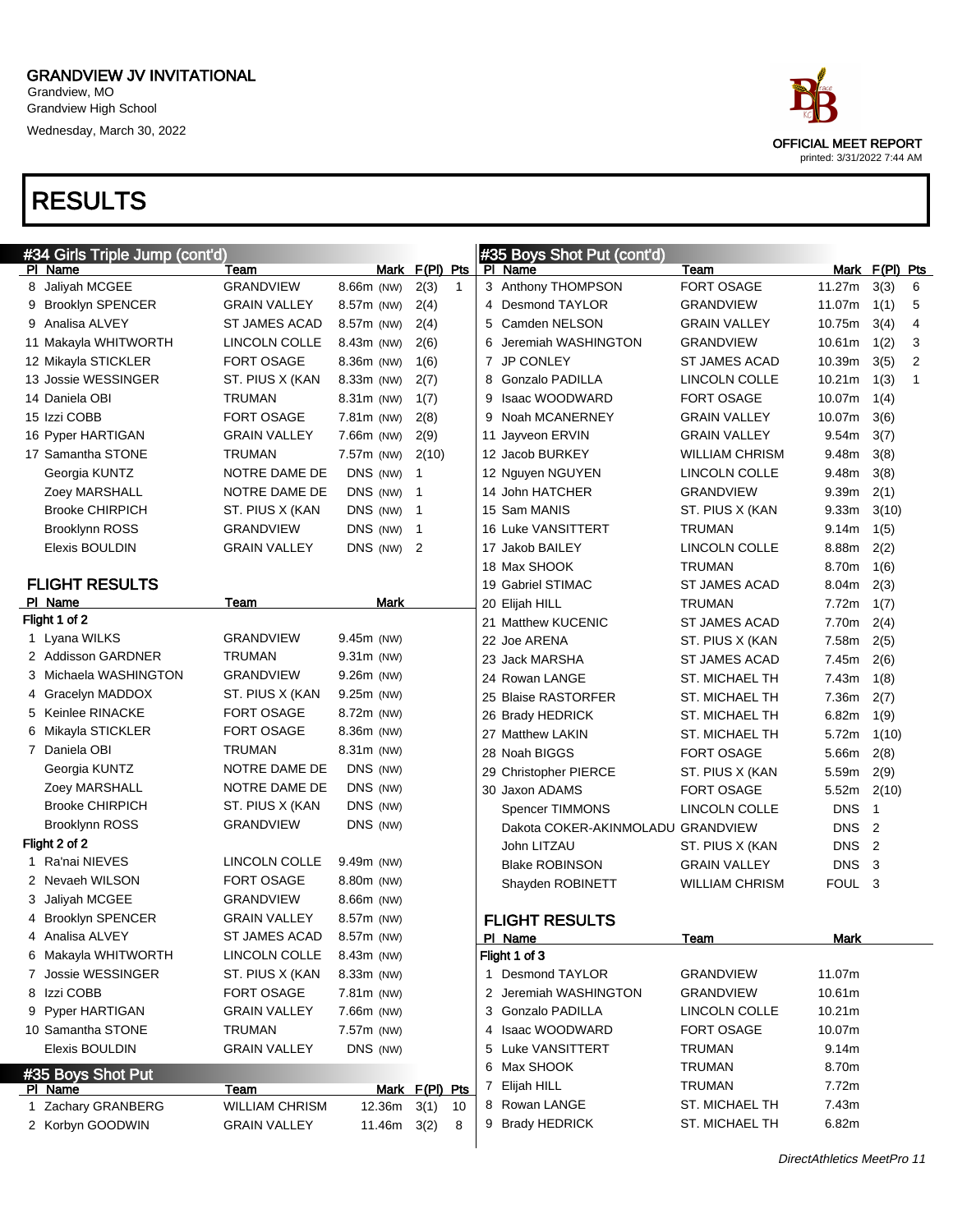Grandview, MO Grandview High School Wednesday, March 30, 2022

| ace.                       |
|----------------------------|
| OFFICIAL MEET REPORT       |
| printed: 3/31/2022 7:44 AM |

|             | #35 Boys Shot Put (cont'd)        |                       |                |      |                         |   | #36 Girls Shot Put (cont'd)            |                       |                   |                |
|-------------|-----------------------------------|-----------------------|----------------|------|-------------------------|---|----------------------------------------|-----------------------|-------------------|----------------|
|             | PI Name                           | Team                  | <b>Mark</b>    |      |                         |   | PI Name                                | Team                  |                   | Mark F(PI) Pts |
|             | 10 Matthew LAKIN                  | ST. MICHAEL TH        | 5.72m          |      |                         |   | 17 Natalia FIERRO                      | ST. PIUS X (KAN       | 6.96m             | 2(3)           |
|             | <b>Spencer TIMMONS</b>            | LINCOLN COLLE         | <b>DNS</b>     |      |                         |   | 18 Elizabeth CARRAWAY                  | ST. PIUS X (KAN       | 6.86m             | 2(4)           |
|             | Flight 2 of 3                     |                       |                |      |                         |   | 19 Olivia AYALA-HEIN                   | <b>FORT OSAGE</b>     | 6.56m             | 3(8)           |
|             | 1 John HATCHER                    | GRANDVIEW             | 9.39m          |      |                         |   | 20 Sophia SCHMIDT                      | <b>ST JAMES ACAD</b>  | 6.25m             | 1(8)           |
|             | 2 Jakob BAILEY                    | LINCOLN COLLE         | 8.88m          |      |                         |   | 21 Sereniti COKER-AKINMOLADU GRANDVIEW |                       | 6.20m             | 2(5)           |
|             | 3 Gabriel STIMAC                  | ST JAMES ACAD         | 8.04m          |      |                         |   | 22 Monique FIAGAN                      | LINCOLN COLLE         | 6.14m             | 2(6)           |
|             | 4 Matthew KUCENIC                 | <b>ST JAMES ACAD</b>  | 7.70m          |      |                         |   | 23 Hailey FAIRBANKS                    | ST. MICHAEL TH        | 6.13m             | 2(7)           |
|             | 5 Joe ARENA                       | ST. PIUS X (KAN       | 7.58m          |      |                         |   | 24 Elise GORING                        | ST. MICHAEL TH        | 5.61m             | 1(9)           |
|             | 6 Jack MARSHA                     | ST JAMES ACAD         | 7.45m          |      |                         |   | 25 Melissa LEROY                       | <b>TRUMAN</b>         | 5.51m             | 1(10)          |
|             | 7 Blaise RASTORFER                | <b>ST. MICHAEL TH</b> | 7.36m          |      |                         |   | 26 Elizabeth WASINGER                  | ST. PIUS X (KAN       | 5.40m             | 3(9)           |
|             | 8 Noah BIGGS                      | <b>FORT OSAGE</b>     | 5.66m          |      |                         |   | 27 Maya DANIEL                         | TRUMAN                | 5.28m             | 2(8)           |
|             | 9 Christopher PIERCE              | ST. PIUS X (KAN       | 5.59m          |      |                         |   | 28 Na'Ryah COLE                        | <b>TRUMAN</b>         | 4.78m 2(9)        |                |
|             | 10 Jaxon ADAMS                    | <b>FORT OSAGE</b>     | 5.52m          |      |                         |   | Gemma KLASSEN                          | <b>ST JAMES ACAD</b>  | DNS <sub>1</sub>  |                |
|             | Dakota COKER-AKINMOLADU GRANDVIEW |                       | <b>DNS</b>     |      |                         |   | <b>Terryn FORD</b>                     | NOTRE DAME DE         | DNS <sub>1</sub>  |                |
|             | John LITZAU                       | ST. PIUS X (KAN       | <b>DNS</b>     |      |                         |   | Isabella WELLS                         | <b>GRAIN VALLEY</b>   | DNS <sub>2</sub>  |                |
|             | Flight 3 of 3                     |                       |                |      |                         |   | Megan BURDGE                           | NOTRE DAME DE         | DNS 3             |                |
|             | 1 Zachary GRANBERG                | WILLIAM CHRISM        | 12.36m         |      |                         |   |                                        |                       |                   |                |
|             | 2 Korbyn GOODWIN                  | <b>GRAIN VALLEY</b>   | 11.46m         |      |                         |   | <b>FLIGHT RESULTS</b>                  |                       |                   |                |
|             | 3 Anthony THOMPSON                | <b>FORT OSAGE</b>     | 11.27m         |      |                         |   | PI Name                                | Team                  | Mark              |                |
|             | 4 Camden NELSON                   | <b>GRAIN VALLEY</b>   | 10.75m         |      |                         |   | Flight 1 of 3                          |                       |                   |                |
|             | 5 JP CONLEY                       | ST JAMES ACAD         | 10.39m         |      |                         |   | 1 Morgyn LEWIS                         | LINCOLN COLLE         | 8.56m             |                |
|             | 6 Noah MCANERNEY                  | <b>GRAIN VALLEY</b>   | 10.07m         |      |                         |   | Ayianna MORTON                         | FORT OSAGE            | 7.85m             |                |
|             | 7 Jayveon ERVIN                   | <b>GRAIN VALLEY</b>   | 9.54m          |      |                         | 3 | Aniaya JAMERSON                        | <b>GRANDVIEW</b>      | 7.32m             |                |
|             | 8 Jacob BURKEY                    | <b>WILLIAM CHRISM</b> | 9.48m          |      |                         | 4 | Alexis HAYDEN                          | <b>FORT OSAGE</b>     | 7.21 <sub>m</sub> |                |
|             | 8 Nguyen NGUYEN                   | LINCOLN COLLE         | 9.48m          |      |                         | 4 | London SMITH                           | LINCOLN COLLE         | 7.21 <sub>m</sub> |                |
|             | 10 Sam MANIS                      | ST. PIUS X (KAN       | 9.33m          |      |                         | 6 | <b>Brooklyn ROSS</b>                   | <b>WILLIAM CHRISM</b> | 7.15m             |                |
|             | <b>Blake ROBINSON</b>             | <b>GRAIN VALLEY</b>   | <b>DNS</b>     |      |                         | 7 | Iyiona JAMERSON                        | <b>GRANDVIEW</b>      | 7.07m             |                |
|             | Shayden ROBINETT                  | <b>WILLIAM CHRISM</b> | <b>FOUL</b>    |      |                         | 8 | Sophia SCHMIDT                         | <b>ST JAMES ACAD</b>  | 6.25m             |                |
|             | #36 Girls Shot Put                |                       |                |      |                         | 9 | <b>Elise GORING</b>                    | ST. MICHAEL TH        | 5.61m             |                |
|             | PI Name                           | Team                  | Mark F(PI) Pts |      |                         |   | 10 Melissa LEROY                       | <b>TRUMAN</b>         | 5.51 <sub>m</sub> |                |
| $\mathbf 1$ | Makenna MOORE                     | <b>GRAIN VALLEY</b>   | 9.13m          | 3(1) | 10                      |   | Gemma KLASSEN                          | <b>ST JAMES ACAD</b>  | <b>DNS</b>        |                |
|             | 2 Kamry HARRIS                    | <b>GRAIN VALLEY</b>   | 8.88m          | 3(2) | 8                       |   | <b>Terryn FORD</b>                     | NOTRE DAME DE         | <b>DNS</b>        |                |
|             | 3 Hailey FRANKLIN                 | ST. MICHAEL TH        | 8.81m          | 3(3) | 6                       |   | Flight 2 of 3                          |                       |                   |                |
|             | 4 Morgyn LEWIS                    | LINCOLN COLLE         | 8.56m          | 1(1) | 5                       |   | 1 Olivia DAVIS                         | <b>GRANDVIEW</b>      | 7.70m             |                |
|             | 5 Keyonna BULLOCK                 | <b>GRAIN VALLEY</b>   | 8.47m          | 3(4) | $\overline{\mathbf{4}}$ |   | 2 Chi'Lyah BRADLEY                     | <b>WILLIAM CHRISM</b> | 7.43m             |                |
|             | 6 Ayianna MORTON                  | <b>FORT OSAGE</b>     | $7.85m$ 1(2)   |      | 3                       |   | 3 Natalia FIERRO                       | ST. PIUS X (KAN       | 6.96m             |                |
|             | 7 Olivia DAVIS                    | <b>GRANDVIEW</b>      | 7.70m          | 2(1) | $\overline{2}$          | 4 | Elizabeth CARRAWAY                     | ST. PIUS X (KAN       | 6.86m             |                |
|             | 8 Frankie BOOK                    | ST JAMES ACAD         | 7.50m          | 3(5) | $\mathbf{1}$            |   | 5 Sereniti COKER-AKINMOLADU GRANDVIEW  |                       | 6.20m             |                |
|             | 9 Chi'Lyah BRADLEY                | WILLIAM CHRISM        | 7.43m          | 2(2) |                         |   | 6 Monique FIAGAN                       | <b>LINCOLN COLLE</b>  | 6.14m             |                |
|             | 10 Alexcia FUIMAONO               | <b>FORT OSAGE</b>     | 7.33m          | 3(6) |                         | 7 | <b>Hailey FAIRBANKS</b>                | ST. MICHAEL TH        | 6.13m             |                |
|             | 11 Aniaya JAMERSON                | GRANDVIEW             | 7.32m          | 1(3) |                         | 8 | Maya DANIEL                            | TRUMAN                | 5.28m             |                |
|             | 12 Kira PANGELINAN                | WILLIAM CHRISM        | 7.28m          | 3(7) |                         |   | 9 Na'Ryah COLE                         | TRUMAN                | 4.78m             |                |
|             | 13 Alexis HAYDEN                  | FORT OSAGE            | 7.21m          | 1(4) |                         |   | Isabella WELLS                         | GRAIN VALLEY          | <b>DNS</b>        |                |
|             | 13 London SMITH                   | LINCOLN COLLE         | 7.21m          | 1(4) |                         |   | Flight 3 of 3                          |                       |                   |                |
|             | 15 Brooklyn ROSS                  | WILLIAM CHRISM        | 7.15m          | 1(6) |                         | 1 | Makenna MOORE                          | <b>GRAIN VALLEY</b>   | 9.13m             |                |
|             | 16 Iyiona JAMERSON                | GRANDVIEW             | 7.07m          | 1(7) |                         |   | 2 Kamry HARRIS                         | <b>GRAIN VALLEY</b>   | 8.88m             |                |
|             |                                   |                       |                |      |                         |   |                                        |                       |                   |                |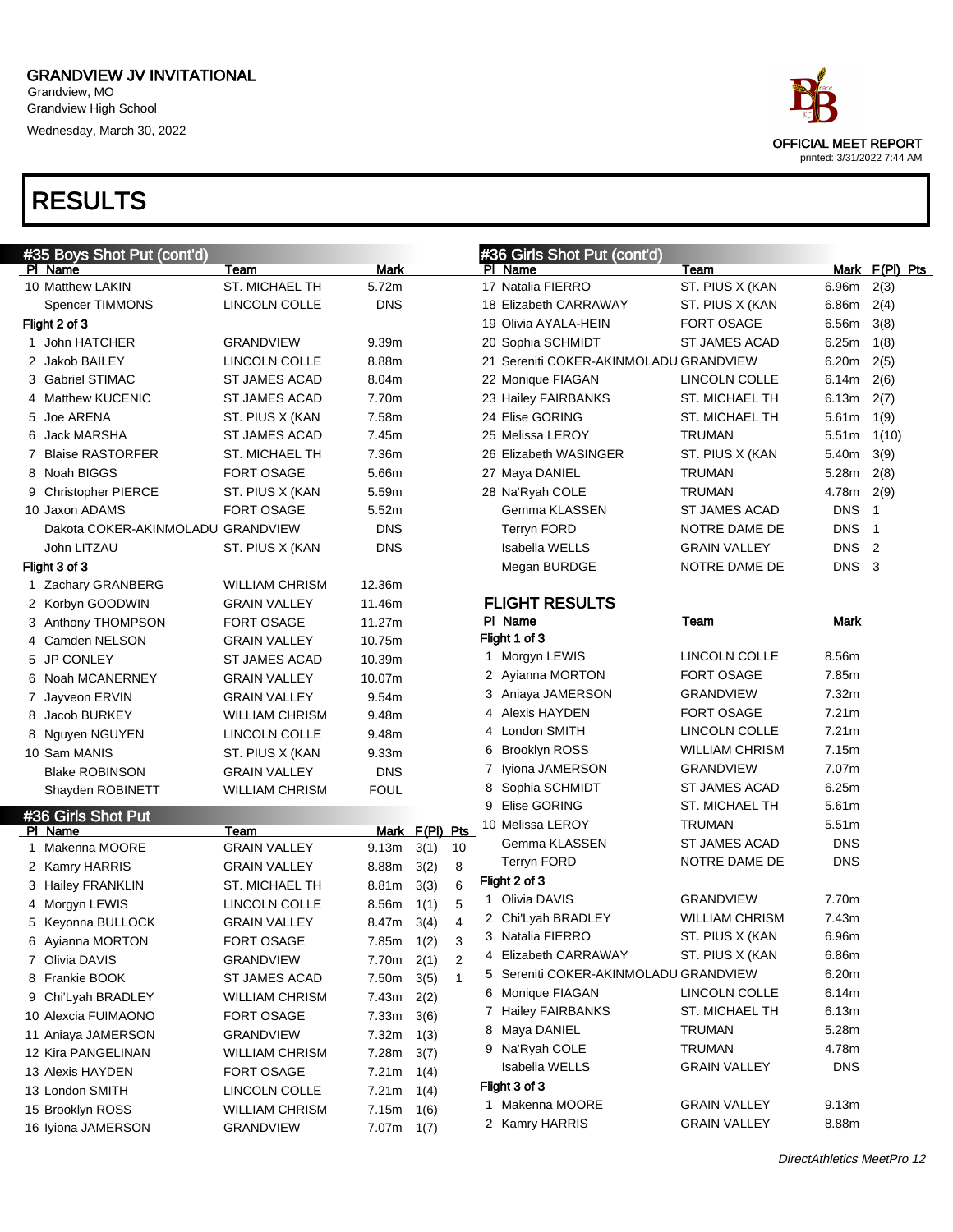Grandview, MO Grandview High School Wednesday, March 30, 2022

# OFFICIAL MEET REPORT printed: 3/31/2022 7:44 AM

| #36 Girls Shot Put (cont'd) |                       |                 |                |              |   | #37 Boys Discus (cont'd)              |                       |                |             |             |
|-----------------------------|-----------------------|-----------------|----------------|--------------|---|---------------------------------------|-----------------------|----------------|-------------|-------------|
| PI Name                     | Team                  | Mark            |                |              |   | PI Name                               | Team                  | Mark           |             |             |
| 3 Hailey FRANKLIN           | <b>ST. MICHAEL TH</b> | 8.81m           |                |              | 1 | <b>Desmond TAYLOR</b>                 | GRANDVIEW             | 25.82m         |             |             |
| 4 Keyonna BULLOCK           | <b>GRAIN VALLEY</b>   | 8.47m           |                |              |   | 2 Jeremiah WASHINGTON                 | GRANDVIEW             | 24.24m         |             |             |
| 5 Frankie BOOK              | ST JAMES ACAD         | 7.50m           |                |              |   | 3 Kenneth NWULI                       | GRANDVIEW             | 23.53m         |             |             |
| 6 Alexcia FUIMAONO          | <b>FORT OSAGE</b>     | 7.33m           |                |              | 4 | Anthony THOMPSON                      | FORT OSAGE            | 22.40m         |             |             |
| 7 Kira PANGELINAN           | <b>WILLIAM CHRISM</b> | 7.28m           |                |              | 5 | Sam MANIS                             | ST. PIUS X (KAN       | 20.50m         |             |             |
| 8 Olivia AYALA-HEIN         | <b>FORT OSAGE</b>     | 6.56m           |                |              | 6 | Rowan LANGE                           | ST. MICHAEL TH        | 20.30m         |             |             |
| 9 Elizabeth WASINGER        | ST. PIUS X (KAN       | 5.40m           |                |              |   | 7 Luke VANSITTERT                     | TRUMAN                | 19.90m         |             |             |
| Megan BURDGE                | NOTRE DAME DE         | <b>DNS</b>      |                |              | 8 | Gonzalo PADILLA                       | LINCOLN COLLE         | 19.77m         |             |             |
| #37 Boys Discus             |                       |                 |                |              | 9 | Jose PADILLA                          | LINCOLN COLLE         | 17.70m         |             |             |
| PI Name                     | Team                  |                 | Mark F(PI) Pts |              |   | 10 John LITZAU                        | ST. PIUS X (KAN       | 14.82m         |             |             |
| 1 Zachary GRANBERG          | <b>WILLIAM CHRISM</b> | 36.57m          | 3(1)           | 10           |   | 11 Matthew LAKIN                      | ST. MICHAEL TH        | 13.50m         |             |             |
| 2 Korbyn GOODWIN            | <b>GRAIN VALLEY</b>   | 29.40m          | 3(2)           | 8            |   | Wade SPENCER                          | ST JAMES ACAD         | <b>ND</b>      |             |             |
| 3 Camden NELSON             | <b>GRAIN VALLEY</b>   | 29.33m          | 2(1)           | 6            |   | Flight 2 of 3                         |                       |                |             |             |
| 4 John HATCHER              | <b>GRANDVIEW</b>      | 26.04m          | 2(2)           | 5            |   | 1 Camden NELSON                       | <b>GRAIN VALLEY</b>   | 29.33m         |             |             |
| 5 Desmond TAYLOR            | <b>GRANDVIEW</b>      | 25.82m          | 1(1)           | 4            |   | 2 John HATCHER                        | GRANDVIEW             | 26.04m         |             |             |
| 6 Blaise RASTORFER          | ST. MICHAEL TH        | 25.46m          | 3(3)           | 3            |   | 3 John BOLAS                          | <b>WILLIAM CHRISM</b> | 22.80m         |             |             |
| 7 Carter DOWNING            | <b>GRAIN VALLEY</b>   | 25.43m          | 3(4)           | 2            |   | 4 Jakob BAILEY                        | LINCOLN COLLE         | 21.44m         |             |             |
| 8 Nguyen NGUYEN             | LINCOLN COLLE         | 25.30m          | 3(5)           | $\mathbf{1}$ |   | 5 Brady HEDRICK                       | ST. MICHAEL TH        | 16.10m         |             |             |
| 9 Hank SCHREINER            | <b>ST JAMES ACAD</b>  | 25.09m          | 3(6)           |              | 6 | Jaxon ADAMS                           | FORT OSAGE            | 15.60m         |             |             |
| 10 Isaac WOODWARD           | FORT OSAGE            | 24.90m          | 3(7)           |              |   | 7 Noah BIGGS                          | FORT OSAGE            | 12.28m         |             |             |
| 11 Jeremiah WASHINGTON      | GRANDVIEW             | 24.24m          | 1(2)           |              |   | Elijah HILL                           | TRUMAN                | <b>ND</b>      |             |             |
| 12 Kenneth NWULI            | <b>GRANDVIEW</b>      | 23.53m          | 1(3)           |              |   | Joseph FARNSWORTH                     | TRUMAN                | <b>ND</b>      |             |             |
| 13 Noah MCANERNEY           | <b>GRAIN VALLEY</b>   | 23.30m          | 3(8)           |              |   | Kharon BEAVER                         | <b>WILLIAM CHRISM</b> | <b>ND</b>      |             |             |
| 14 John BOLAS               | <b>WILLIAM CHRISM</b> | 22.80m          | 2(3)           |              |   | Flight 3 of 3                         |                       |                |             |             |
| 15 Anthony THOMPSON         | FORT OSAGE            | 22.40m          | 1(4)           |              |   | 1 Zachary GRANBERG                    | <b>WILLIAM CHRISM</b> | 36.57m         |             |             |
| 16 Jakob BAILEY             | LINCOLN COLLE         | 21.44m          | 2(4)           |              |   | 2 Korbyn GOODWIN                      | GRAIN VALLEY          | 29.40m         |             |             |
| 17 Sam MANIS                | ST. PIUS X (KAN       | 20.50m          | 1(5)           |              | 3 | <b>Blaise RASTORFER</b>               | ST. MICHAEL TH        | 25.46m         |             |             |
| 18 Rowan LANGE              | ST. MICHAEL TH        | 20.30m          | 1(6)           |              |   | 4 Carter DOWNING                      | GRAIN VALLEY          | 25.43m         |             |             |
| 19 Luke VANSITTERT          | TRUMAN                | 19.90m          | 1(7)           |              |   | 5 Nguyen NGUYEN                       | LINCOLN COLLE         | 25.30m         |             |             |
| 20 Gonzalo PADILLA          | LINCOLN COLLE         | 19.77m          | 1(8)           |              |   | 6 Hank SCHREINER                      | ST JAMES ACAD         | 25.09m         |             |             |
| 21 Jose PADILLA             | LINCOLN COLLE         | 17.70m          | 1(9)           |              | 7 | Isaac WOODWARD                        | FORT OSAGE            | 24.90m         |             |             |
| 22 Brady HEDRICK            | ST. MICHAEL TH        | 16.10m          | 2(5)           |              |   | 8 Noah MCANERNEY                      | GRAIN VALLEY          | 23.30m         |             |             |
| 23 Jaxon ADAMS              | FORT OSAGE            | 15.60m          | 2(6)           |              |   | <b>Blake ROBINSON</b>                 | GRAIN VALLEY          | <b>ND</b>      |             |             |
| 24 John LITZAU              | ST. PIUS X (KAN       | 14.82m          | 1(10)          |              |   | Vincent MALONEY                       | ST JAMES ACAD         | <b>ND</b>      |             |             |
| 25 Matthew LAKIN            | ST. MICHAEL TH        | 13.50m          | 1(11)          |              |   | #38 Girls Discus                      |                       |                |             |             |
| 26 Noah BIGGS               | <b>FORT OSAGE</b>     | 12.28m          | 2(7)           |              |   | PI Name                               | <u>Team</u>           | Mark F(PI) Pts |             |             |
| Wade SPENCER                | ST JAMES ACAD         | ND 1            |                |              |   | 1 London SMITH                        | LINCOLN COLLE         | 24.22m 1(1) 10 |             |             |
| Elijah HILL                 | TRUMAN                | ND <sub>2</sub> |                |              |   | 2 Aniaya JAMERSON                     | <b>GRANDVIEW</b>      | 23.90m         | 1(2)        | 8           |
| Joseph FARNSWORTH           | TRUMAN                | ND 2            |                |              |   | 3 Kayla AYALA-HEIN                    | FORT OSAGE            | 22.00m         | 2(1)        | 6           |
| Kharon BEAVER               | <b>WILLIAM CHRISM</b> | ND <sub>2</sub> |                |              |   | 4 Isabella WELLS                      | GRAIN VALLEY          | 21.00m         | 3(1)        | 5           |
| <b>Blake ROBINSON</b>       | <b>GRAIN VALLEY</b>   | ND 3            |                |              |   | 5 Alexcia FUIMAONO                    | FORT OSAGE            | 20.50m         | 3(2)        | 4           |
| Vincent MALONEY             | ST JAMES ACAD         | ND <sub>3</sub> |                |              |   | 6 Keyonna BULLOCK                     | <b>GRAIN VALLEY</b>   | 20.20m         | 3(3)        | 3           |
|                             |                       |                 |                |              |   | 7 Sereniti COKER-AKINMOLADU GRANDVIEW |                       | 20.10m         | 2(2)        | 2           |
| <b>FLIGHT RESULTS</b>       |                       |                 |                |              |   | 8 Selena AYALA-HEIN                   | FORT OSAGE            | 20.00m         | $2(3)$ 0.33 |             |
| PI Name                     | <u>Team</u>           | <b>Mark</b>     |                |              |   | Harper ALLIE                          | <b>GRAIN VALLEY</b>   | 20.00m         |             | $3(4)$ 0.33 |
| Flight 1 of 3               |                       |                 |                |              |   | 8 Hailey FRANKLIN                     | ST. MICHAEL TH        | 20.00m         |             | $3(4)$ 0.33 |
|                             |                       |                 |                |              |   |                                       |                       |                |             |             |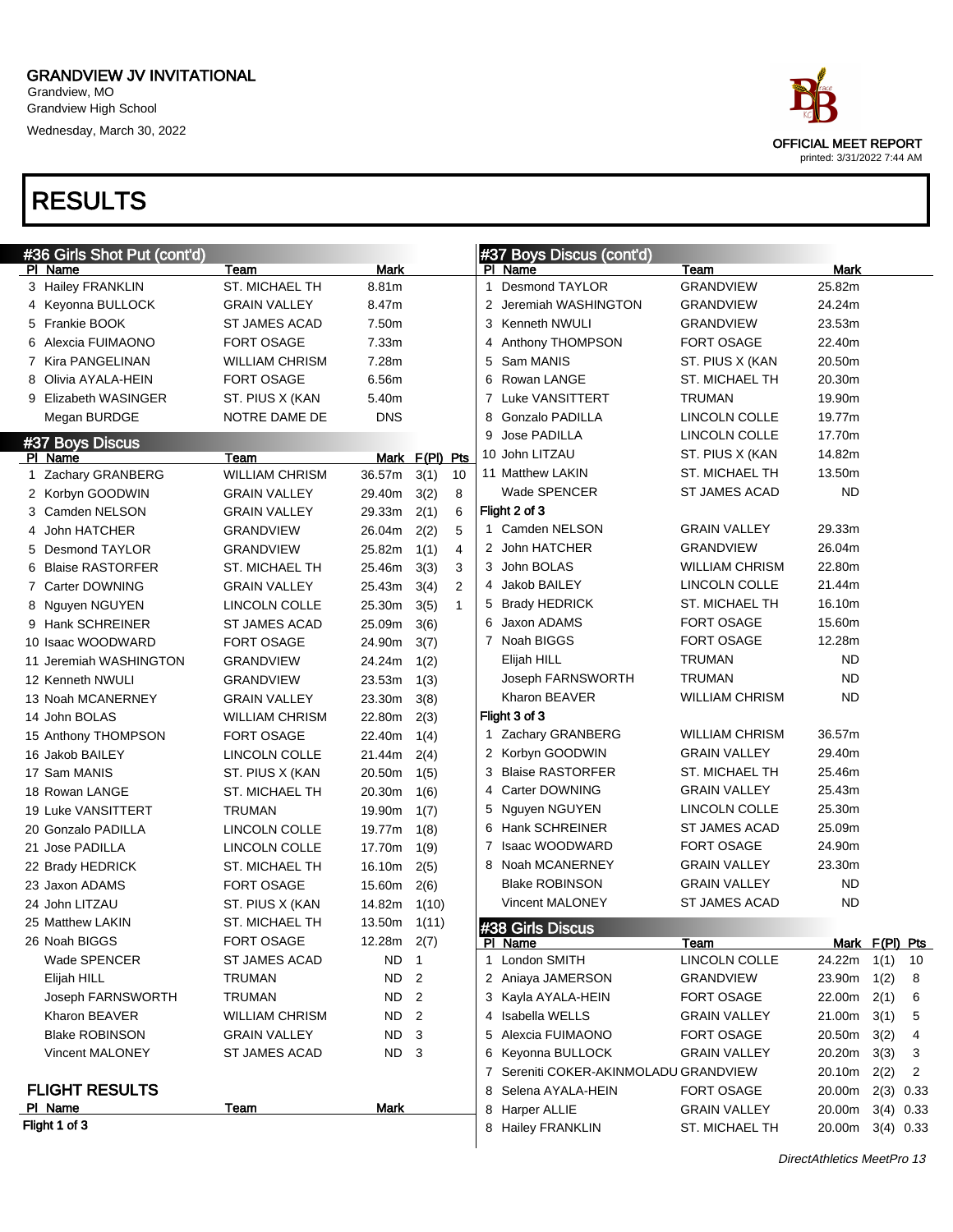Grandview, MO Grandview High School Wednesday, March 30, 2022

| race                                                      |
|-----------------------------------------------------------|
| <b>OFFICIAL MEET REPORT</b><br>printed: 3/31/2022 7:44 AM |

| #38 Girls Discus (cont'd)             |                       |            |                |   | #38 Girls Discus (cont'd) |                       |                  |                |                |
|---------------------------------------|-----------------------|------------|----------------|---|---------------------------|-----------------------|------------------|----------------|----------------|
| PI Name                               | Team                  |            | Mark F(PI) Pts |   | PI Name                   | Team                  | Mark             |                |                |
| 11 Alexis HAYDEN                      | <b>FORT OSAGE</b>     | 19.20m     | 1(3)           |   | 7 Ireland RINEY           | ST. PIUS X (KAN       | 9.00m            |                |                |
| 12 Dettsinia ROCHE-MCGRONE            | LINCOLN COLLE         | 18.80m     | 1(4)           |   | Elise GORING              | ST. MICHAEL TH        | <b>ND</b>        |                |                |
| 13 Makenna MOORE                      | <b>GRAIN VALLEY</b>   | 18.20m     | 3(6)           |   | Sofia BOULWARE            | NOTRE DAME DE         | <b>DNS</b>       |                |                |
| 14 Hailey FAIRBANKS                   | ST. MICHAEL TH        | 17.50m     | 2(4)           |   | Iyanna COLEMAN            | NOTRE DAME DE         | <b>DNS</b>       |                |                |
| 14 Frankie BOOK                       | <b>ST JAMES ACAD</b>  | 17.50m     | 3(7)           |   | Flight 3 of 3             |                       |                  |                |                |
| 16 Brooklyn ROSS                      | <b>WILLIAM CHRISM</b> | 17.40m     | 1(5)           |   | 1 Isabella WELLS          | <b>GRAIN VALLEY</b>   | 21.00m           |                |                |
| 17 Adriana MENESES                    | ST. PIUS X (KAN       | 17.00m     | 3(8)           |   | 2 Alexcia FUIMAONO        | <b>FORT OSAGE</b>     | 20.50m           |                |                |
| 18 Iyiona JAMERSON                    | GRANDVIEW             | 16.89m     | 1(6)           |   | 3 Keyonna BULLOCK         | <b>GRAIN VALLEY</b>   | 20.20m           |                |                |
| 19 Melissa LEROY                      | <b>TRUMAN</b>         | 15.80m     | 1(7)           |   | 4 Harper ALLIE            | <b>GRAIN VALLEY</b>   | 20.00m           |                |                |
| 20 Zaria TRIPLETT                     | <b>GRANDVIEW</b>      | 14.30m     | 1(8)           |   | 4 Hailey FRANKLIN         | ST. MICHAEL TH        | 20.00m           |                |                |
| 21 Na'Ryah COLE                       | <b>TRUMAN</b>         | 12.00m     | 2(5)           |   | 6 Makenna MOORE           | <b>GRAIN VALLEY</b>   | 18.20m           |                |                |
| 22 Mary LUECKENOTTE                   | ST. PIUS X (KAN       | 11.60m     | 3(9)           |   | 7 Frankie BOOK            | <b>ST JAMES ACAD</b>  | 17.50m           |                |                |
| 23 Maya DANIEL                        | <b>TRUMAN</b>         | 11.20m     | 2(6)           |   | 8 Adriana MENESES         | ST. PIUS X (KAN       | 17.00m           |                |                |
| 24 Emma DENTON                        | <b>ST JAMES ACAD</b>  | 10.40m     | 3(10)          |   | 9 Mary LUECKENOTTE        | ST. PIUS X (KAN       | 11.60m           |                |                |
| 25 Jakoi KIMBER                       | LINCOLN COLLE         | 10.10m     | 1(9)           |   | 10 Emma DENTON            | <b>ST JAMES ACAD</b>  | 10.40m           |                |                |
| 26 Samara LUVAAS-LILLY                | ST. PIUS X (KAN       | 9.50m      | 3(11)          |   | 11 Samara LUVAAS-LILLY    | ST. PIUS X (KAN       | 9.50m            |                |                |
| 27 Ireland RINEY                      | ST. PIUS X (KAN       | 9.00m      | 2(7)           |   | #39 Boys Javelin          |                       |                  |                |                |
| Elise GORING                          | ST. MICHAEL TH        | <b>ND</b>  | 2              |   | PI Name                   | Team                  |                  | Mark F(PI) Pts |                |
| Sofia BOULWARE                        | NOTRE DAME DE         | <b>DNS</b> | $\overline{2}$ |   | 1 Isaac WOODWARD          | <b>FORT OSAGE</b>     | 42.75m           | 3(1)           | 10             |
| Samy MORA CUEVAS                      | NOTRE DAME DE         | <b>DNS</b> | $\mathbf{1}$   |   | 2 Cameron MCGHEE          | <b>WILLIAM CHRISM</b> | 38.72m           | 3(2)           | 8              |
| Isabella MENDEZ                       | LINCOLN COLLE         | <b>DNS</b> | $\mathbf{1}$   |   | 3 Aiden ORTH              | <b>TRUMAN</b>         | 34.45m           | 1(1)           | 6              |
| Iyanna COLEMAN                        | NOTRE DAME DE         | <b>DNS</b> | $\overline{2}$ |   | 4 Mohaimin ALWAELY        | LINCOLN COLLE         | 34.15m           | 3(3)           | 5              |
| <b>Katherine PORCH</b>                | NOTRE DAME DE         | <b>DNS</b> | $\overline{1}$ | 5 | John CHAPIN               | <b>TRUMAN</b>         | 33.37m           | 2(1)           | $\overline{4}$ |
|                                       |                       |            |                |   | 6 Carter DOWNING          | <b>GRAIN VALLEY</b>   | 32.45m           | 3(4)           | 3              |
| <b>FLIGHT RESULTS</b>                 |                       |            |                |   | 7 Christopher HARMA       | LINCOLN COLLE         | 31.43m           | 3(5)           | 2              |
| PI Name                               | Team                  | Mark       |                | 8 | David FRANKLIN            | <b>GRANDVIEW</b>      | 29.65m           | 2(2)           | $\mathbf{1}$   |
| Flight 1 of 3                         |                       |            |                |   | 9 Corbin LANDRUM          | <b>GRANDVIEW</b>      | 29.52m           | 3(6)           |                |
| 1 London SMITH                        | LINCOLN COLLE         | 24.22m     |                |   | 10 Charlie DICKMAN        | ST. PIUS X (KAN       | 29.05m           | 2(3)           |                |
| 2 Aniaya JAMERSON                     | GRANDVIEW             | 23.90m     |                |   | 11 Kaden WINGATE          | <b>WILLIAM CHRISM</b> | 27.32m           | 3(7)           |                |
| 3 Alexis HAYDEN                       | <b>FORT OSAGE</b>     | 19.20m     |                |   | 12 Camden NELSON          | <b>GRAIN VALLEY</b>   | 26.91m           | 3(8)           |                |
| 4 Dettsinia ROCHE-MCGRONE             | LINCOLN COLLE         | 18.80m     |                |   | 13 Blaise RASTORFER       | <b>ST. MICHAEL TH</b> | 26.65m           | 3(9)           |                |
| 5 Brooklyn ROSS                       | <b>WILLIAM CHRISM</b> | 17.40m     |                |   | 14 Spencer TIMMONS        | LINCOLN COLLE         | 24.75m           | 1(2)           |                |
| 6 Iyiona JAMERSON                     | <b>GRANDVIEW</b>      | 16.89m     |                |   | 15 John LITZAU            | ST. PIUS X (KAN       | 24.15m           | 3(10)          |                |
| 7 Melissa LEROY                       | <b>TRUMAN</b>         | 15.80m     |                |   | 16 Ben JOHNSON            | <b>ST JAMES ACAD</b>  | 24.12m           | 2(4)           |                |
| 8 Zaria TRIPLETT                      | GRANDVIEW             | 14.30m     |                |   | 17 Stevie SHARP           | ST. PIUS X (KAN       | 22.80m           | 2(5)           |                |
| 9 Jakoi KIMBER                        | LINCOLN COLLE         | 10.10m     |                |   | 18 Rowan LANGE            | ST. MICHAEL TH        | 22.72m 1(3)      |                |                |
| Samy MORA CUEVAS                      | NOTRE DAME DE         | <b>DNS</b> |                |   | 19 Gonzalo PADILLA        | LINCOLN COLLE         | 21.75m           | 1(4)           |                |
| Isabella MENDEZ                       | LINCOLN COLLE         | <b>DNS</b> |                |   | 20 DeAndre LAWHORN        | <b>GRANDVIEW</b>      | 21.70m           | 1(5)           |                |
| Katherine PORCH                       | NOTRE DAME DE         | <b>DNS</b> |                |   | 21 Jack CHIRPICH          | ST. PIUS X (KAN       | 21.40m           | 2(6)           |                |
| Flight 2 of 3                         |                       |            |                |   | 22 Logan TRELOAR          | <b>TRUMAN</b>         | 20.65m           | 1(6)           |                |
| 1 Kayla AYALA-HEIN                    | <b>FORT OSAGE</b>     | 22.00m     |                |   | 23 Jack GREY              | <b>ST JAMES ACAD</b>  | 18.80m           | 2(7)           |                |
| 2 Sereniti COKER-AKINMOLADU GRANDVIEW |                       | 20.10m     |                |   | 24 Jonah YROZ             | <b>TRUMAN</b>         | 18.57m           | 2(8)           |                |
| 3 Selena AYALA-HEIN                   | <b>FORT OSAGE</b>     | 20.00m     |                |   | 25 Brady HEDRICK          | ST. MICHAEL TH        | 13.05m 2(9)      |                |                |
| 4 Hailey FAIRBANKS                    | ST. MICHAEL TH        | 17.50m     |                |   | 26 Jayden TYRA            | <b>WILLIAM CHRISM</b> | 12.95m 2(10)     |                |                |
| 5 Na'Ryah COLE                        | TRUMAN                | 12.00m     |                |   | 27 Matthew LAKIN          | ST. MICHAEL TH        | 12.20m 2(11)     |                |                |
| 6 Maya DANIEL                         | <b>TRUMAN</b>         | 11.20m     |                |   | Cyle WRIGHT               | <b>GRANDVIEW</b>      | DNS <sub>1</sub> |                |                |
|                                       |                       |            |                |   |                           |                       |                  |                |                |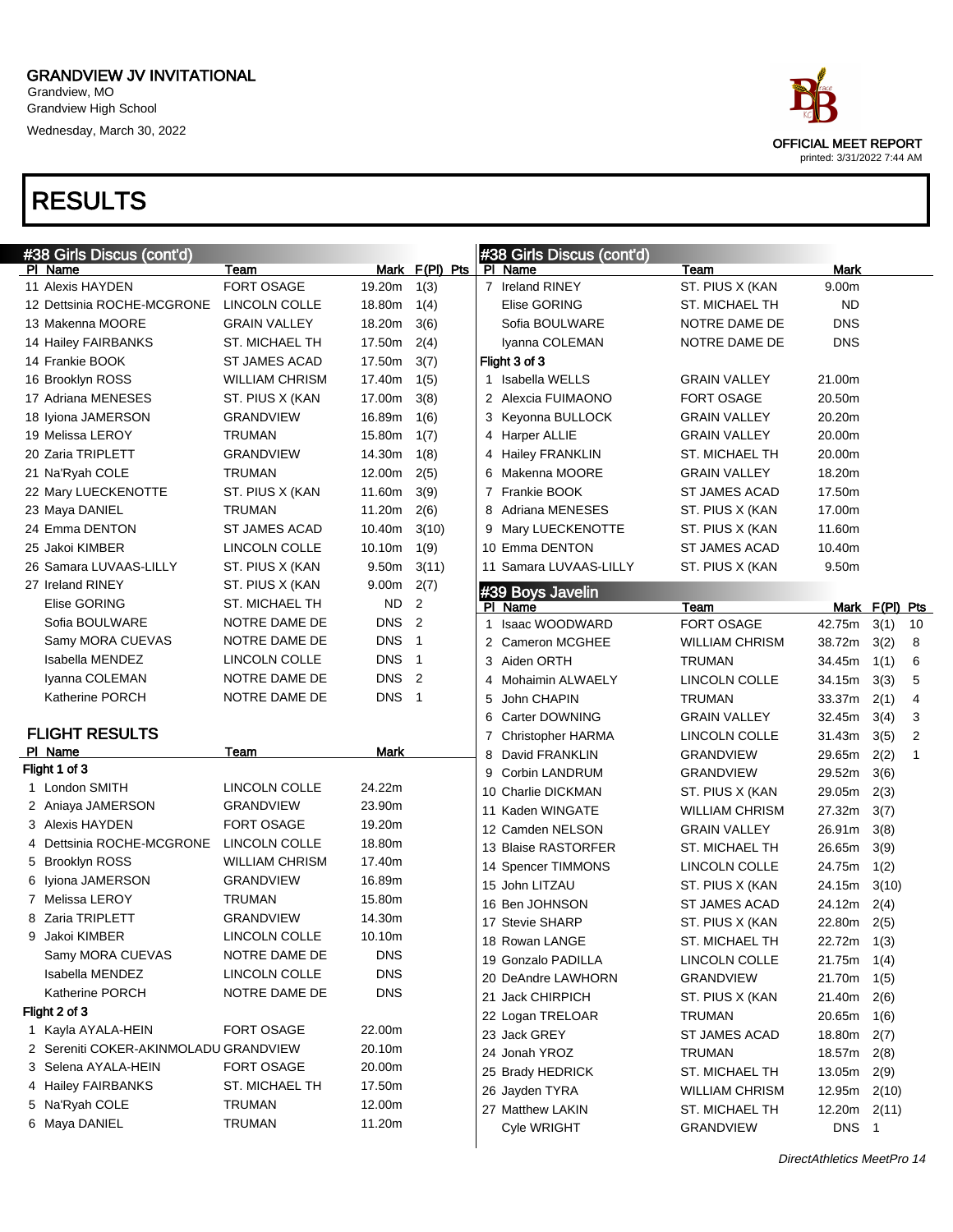Grandview, MO Grandview High School Wednesday, March 30, 2022

| race                                                      |
|-----------------------------------------------------------|
| <b>OFFICIAL MEET REPORT</b><br>printed: 3/31/2022 7:44 AM |
|                                                           |
|                                                           |

| #39 Boys Javelin (cont'd) |                       |                |                | #40 Girls Javelin (cont'd)                  |                       |                  |                |
|---------------------------|-----------------------|----------------|----------------|---------------------------------------------|-----------------------|------------------|----------------|
| PI Name                   | Team                  |                | Mark F(PI) Pts | PI Name                                     | Team                  |                  | Mark F(PI) Pts |
| <b>Blake ROBINSON</b>     | <b>GRAIN VALLEY</b>   | DNS 3          |                | 9 Arianna LITTLE EAGLE-SPICE WILLIAM CHRISM |                       | 16.40m           | 3(4)           |
|                           |                       |                |                | 10 Isabella MENDEZ                          | LINCOLN COLLE         | 16.35m           | 3(5)           |
| <b>FLIGHT RESULTS</b>     |                       |                |                | 11 Kaitlyn GEORGE                           | ST. PIUS X (KAN       | 16.23m           | 3(6)           |
| PI Name                   | Team                  | Mark           |                | 12 Esmaria HECK                             | ST. MICHAEL TH        | 15.93m           | 1(2)           |
| Flight 1 of 3             |                       |                |                | 13 Olivia DAVIS                             | <b>GRANDVIEW</b>      | 15.52m           | 3(7)           |
| 1 Aiden ORTH              | <b>TRUMAN</b>         | 34.45m         |                | 14 Raven LAWHORN                            | <b>GRANDVIEW</b>      | 13.97m           | 1(3)           |
| 2 Spencer TIMMONS         | LINCOLN COLLE         | 24.75m         |                | 15 Hailey FAIRBANKS                         | <b>ST. MICHAEL TH</b> | 13.80m           | 2(5)           |
| 3 Rowan LANGE             | <b>ST. MICHAEL TH</b> | 22.72m         |                | 16 RaiKiya WASHINGTON                       | <b>GRANDVIEW</b>      | 12.65m           | 1(4)           |
| 4 Gonzalo PADILLA         | LINCOLN COLLE         | 21.75m         |                | 17 Jennifer CARLSON                         | <b>TRUMAN</b>         | 12.45m           | 3(8)           |
| 5 DeAndre LAWHORN         | <b>GRANDVIEW</b>      | 21.70m         |                | 18 Elizabeth WASINGER                       | ST. PIUS X (KAN       | 12.15m           | 2(6)           |
| 6 Logan TRELOAR           | <b>TRUMAN</b>         | 20.65m         |                | 19 Elise GORING                             | ST. MICHAEL TH        | 11.70m           | 1(5)           |
| Cyle WRIGHT               | <b>GRANDVIEW</b>      | <b>DNS</b>     |                | 20 Jessie VU                                | ST. PIUS X (KAN       | 10.29m           | 2(7)           |
| Flight 2 of 3             |                       |                |                | 21 Tabian ANTHONY                           | ST. PIUS X (KAN       | 9.25m            | 2(8)           |
| 1 John CHAPIN             | TRUMAN                | 33.37m         |                | 22 Maddie MERIGAN                           | LINCOLN COLLE         | 8.04m            | 1(6)           |
| 2 David FRANKLIN          | <b>GRANDVIEW</b>      | 29.65m         |                | <b>Maddison MILLER</b>                      | NOTRE DAME DE         | <b>DNS</b>       | $\mathbf{1}$   |
| 3 Charlie DICKMAN         | ST. PIUS X (KAN       | 29.05m         |                | Louchrissa WILBURN                          | NOTRE DAME DE         | DNS <sub>1</sub> |                |
| 4 Ben JOHNSON             | <b>ST JAMES ACAD</b>  | 24.12m         |                | <b>Charlotte ZENDER</b>                     | NOTRE DAME DE         | DNS 1            |                |
| 5 Stevie SHARP            | ST. PIUS X (KAN       | 22.80m         |                | <b>Takirah GORDAN</b>                       | <b>TRUMAN</b>         | DNS <sub>2</sub> |                |
| 6 Jack CHIRPICH           | ST. PIUS X (KAN       | 21.40m         |                | Laurie LEROY                                | <b>TRUMAN</b>         | DNS <sub>2</sub> |                |
| 7 Jack GREY               | <b>ST JAMES ACAD</b>  | 18.80m         |                | Megan BURDGE                                | NOTRE DAME DE         | DNS <sub>3</sub> |                |
| 8 Jonah YROZ              | <b>TRUMAN</b>         | 18.57m         |                | Hailey MCINTYRE                             | <b>TRUMAN</b>         | DNS 3            |                |
| 9 Brady HEDRICK           | <b>ST. MICHAEL TH</b> | 13.05m         |                |                                             |                       |                  |                |
| 10 Jayden TYRA            | <b>WILLIAM CHRISM</b> | 12.95m         |                | <b>FLIGHT RESULTS</b>                       |                       |                  |                |
| 11 Matthew LAKIN          | <b>ST. MICHAEL TH</b> | 12.20m         |                | PI Name                                     | Team                  | Mark             |                |
| Flight 3 of 3             |                       |                |                | Flight 1 of 3                               |                       |                  |                |
| 1 Isaac WOODWARD          | <b>FORT OSAGE</b>     | 42.75m         |                | 1 Avery PANKEY                              | <b>ST JAMES ACAD</b>  | 27.50m           |                |
| 2 Cameron MCGHEE          | <b>WILLIAM CHRISM</b> | 38.72m         |                | 2 Esmaria HECK                              | ST. MICHAEL TH        | 15.93m           |                |
| 3 Mohaimin ALWAELY        | LINCOLN COLLE         | 34.15m         |                | 3 Raven LAWHORN                             | <b>GRANDVIEW</b>      | 13.97m           |                |
| 4 Carter DOWNING          | <b>GRAIN VALLEY</b>   | 32.45m         |                | RaiKiya WASHINGTON<br>4                     | <b>GRANDVIEW</b>      | 12.65m           |                |
| 5 Christopher HARMA       | LINCOLN COLLE         | 31.43m         |                | Elise GORING<br>5                           | ST. MICHAEL TH        | 11.70m           |                |
| 6 Corbin LANDRUM          | <b>GRANDVIEW</b>      | 29.52m         |                | Maddie MERIGAN<br>6                         | LINCOLN COLLE         | 8.04m            |                |
| 7 Kaden WINGATE           | <b>WILLIAM CHRISM</b> | 27.32m         |                | <b>Maddison MILLER</b>                      | NOTRE DAME DE         | <b>DNS</b>       |                |
| 8 Camden NELSON           | <b>GRAIN VALLEY</b>   | 26.91m         |                | Louchrissa WILBURN                          | NOTRE DAME DE         | <b>DNS</b>       |                |
| 9 Blaise RASTORFER        | ST. MICHAEL TH        | 26.65m         |                | Charlotte ZENDER                            | NOTRE DAME DE         | <b>DNS</b>       |                |
| 10 John LITZAU            | ST. PIUS X (KAN       | 24.15m         |                | Flight 2 of 3                               |                       |                  |                |
| <b>Blake ROBINSON</b>     | <b>GRAIN VALLEY</b>   | <b>DNS</b>     |                | 1 Addisson GARDNER                          | <b>TRUMAN</b>         | 28.10m           |                |
| #40 Girls Javelin         |                       |                |                | 2 Selena AYALA-HEIN                         | <b>FORT OSAGE</b>     | 20.73m           |                |
| PI Name                   | Team                  |                | Mark F(PI) Pts | 3 Alexcia FUIMAONO                          | FORT OSAGE            | 20.70m           |                |
| 1 Mazzy WHITESELL         | <b>WILLIAM CHRISM</b> | $28.43m$ 3(1)  | 10             | 4 Naiya GAITAN                              | <b>GRANDVIEW</b>      | 17.20m           |                |
| 2 Addisson GARDNER        | TRUMAN                | 28.10m         | 2(1)<br>8      | 5 Hailey FAIRBANKS                          | ST. MICHAEL TH        | 13.80m           |                |
| 3 Avery PANKEY            | ST JAMES ACAD         | 27.50m         | 1(1)<br>6      | 6 Elizabeth WASINGER                        | ST. PIUS X (KAN       | 12.15m           |                |
| 4 Isabelle DUFVA          | WILLIAM CHRISM        | 23.23m         | 3(2)<br>5      | 7 Jessie VU                                 | ST. PIUS X (KAN       | 10.29m           |                |
| 5 Selena AYALA-HEIN       | <b>FORT OSAGE</b>     | 20.73m         | 2(2)<br>4      | 8 Tabian ANTHONY                            | ST. PIUS X (KAN       | 9.25m            |                |
| 6 Alexcia FUIMAONO        | <b>FORT OSAGE</b>     | 20.70m         | 2(3)<br>3      | <b>Takirah GORDAN</b>                       | <b>TRUMAN</b>         | <b>DNS</b>       |                |
| 7 Hailey FRANKLIN         | ST. MICHAEL TH        | 17.95m         | 2<br>3(3)      | Laurie LEROY                                | <b>TRUMAN</b>         | <b>DNS</b>       |                |
| 8 Naiya GAITAN            | GRANDVIEW             | 17.20 $m$ 2(4) | 1              | Flight 3 of 3                               |                       |                  |                |